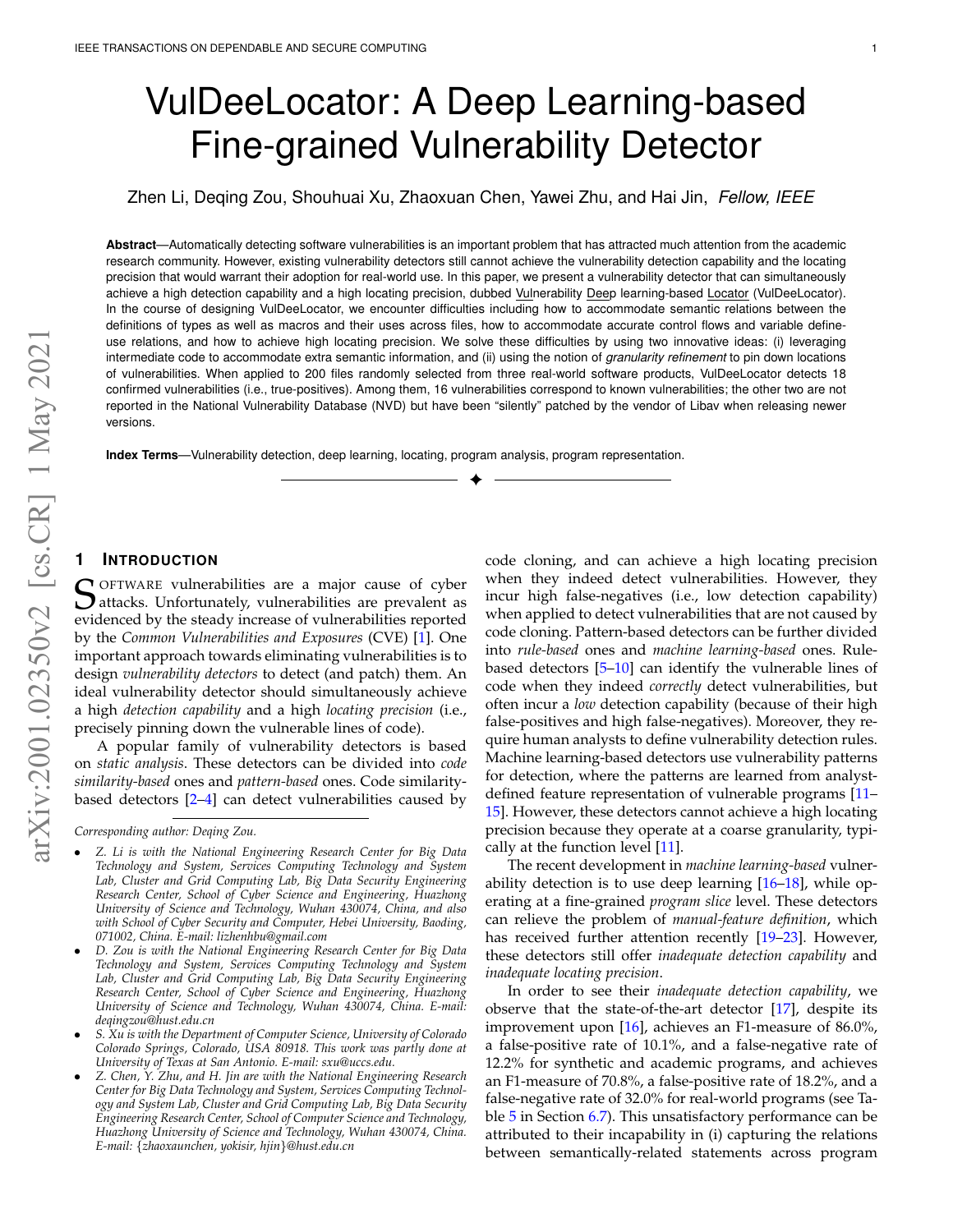*files* and (ii) accommodating accurate control flows and variable *define-use* relations. Note that (i) is important because programs often contain many user-defined and/or system header files (e.g., .h) for specifying *types* and *macros*, but (i) cannot be achieved by analyzing each source code file alone because these types and macros are used in *program* files (e.g., .c) while defined in *header* files. This mandates crossfile dependence analysis, which was not clear until now. Note that (ii) cannot be achieved by source code analysis because it cannot accurately identify control flows and variable *define-use* relations [\[24\]](#page-15-6), which is caused by the fact that each variable is not assigned exactly once and source code-based representations have many constructs (e.g., identifiers). As a consequence of not being able to achieve the preceding (i) and (ii), the semantics-based statements that are used for learning vulnerability detectors cannot contain enough semantic information, causing ineffective vulnerability detectors.

To see their *inadequate locating precision*, we observe that although they operate on program slices (which are finergrained than functions), a program slice can have many lines of code. For example, according to the dataset published in [\[17\]](#page-15-5), 78.7% of their program slices have at least 10 lines of code and 47.8% of them have at least 20 lines, indicating a low locating precision. That is, coarse-grained vulnerability detection is merely a pre-step for vulnerability assessment because it cannot precisely pinpoint vulnerabilities [\[25\]](#page-15-7).

**Our contributions**. In this paper we propose a deep learning-based vulnerability detector for C programs with source code, dubbed *Vulnerability Deep learning-based Locator* (VulDeeLocator). When compared with the state-of-the-art detector [\[17\]](#page-15-5), VulDeeLocator offers, on average, (i) a 9.8%, 7.9%, and 8.2% improvement in the vulnerability detection F1-measure, false-positive rate, and false-negative rate respectively, and (ii) a 4.2X improvement in the vulnerability locating precision. When applied to 200 files randomly selected from three real-world software products (i.e., FFmpeg 2.8.2, Wireshark 2.0.5, and Libav 9.10), VulDeeLocator detects 18 confirmed vulnerabilities (i.e., true-positives). Among them, 16 vulnerabilities correspond to known vulnerabilities; the other two are not reported in the *National Vulnerability Database* (NVD) [\[26\]](#page-15-8) but have been "silently" patched by the vendor of Libav when releasing newer versions. The innovations behind VulDeeLocator are in threefold.

First, we identify one root cause of the aforementioned inadequate detection capability of existing deep learningbased vulnerability detectors, and address this inadequate detection capability by linking multiple files through defineuse relations and leveraging intermediate code-based representations. The insight behind this approach is that intermediate code-based representations are in the *Static Single Assignment* (SSA) form and therefore can assure that each variable is defined-and-then-used and is assigned exactly once [\[27\]](#page-15-9).

Second, we propose the notion of *granularity refinement* to locate the vulnerable lines of code. This principle guides us to propose a specific granularity refinement method, dubbed *Bidirectional Recurrent Neural Network* (BRNN) for

vulnerability detection and locating" (or BRNN-vdl for short). Although this specific method is unlikely optimal, it is effective by making VulDeeLcoator output vulnerabilities about 3 lines of code; by contrast, the input program slices to VulDeeLocator are for example 32 lines of code.

Third, we prepare a vulnerability dataset in the *Lower Level Virtual Machine* (LLVM) intermediate code with accompanying program source code. This dataset is motivated by the need of evaluating the effectiveness of VulDeeLocator; it contains 157,692 vulnerability candidates in intermediate code, among which 40,450 are vulnerable and 117,242 are not vulnerable. It is not trivial to prepare this dataset because we need user-defined and system header files for generating intermediate code. In order for other researchers to use the dataset, we have made the dataset and the source code used in our experiments available at [https://github.com/VulDeeLocator/VulDeeLocator.](https://github.com/VulDeeLocator/VulDeeLocator)

**Paper organization**. Section [2](#page-1-0) discusses the basic ideas underlying VulDeeLocator. Section [3](#page-2-0) presents an overview of VulDeeLocator. Section [4](#page-2-1) describes how VulDeeLocator leverages intermediate code and Section [5](#page-4-0) describes how VulDeeLocator pinpoints vulnerabilities. Section [6](#page-6-0) presents our experiments and results. Section [7](#page-13-0) discusses limitations of the present study. Section [8](#page-13-1) reviews the related prior work. Section [9](#page-14-6) concludes the present paper.

# <span id="page-1-0"></span>**2 BASIC IDEAS**

The basic idea behind VulDeeLocator is to take advantage the best of both program analysis and deep learning techniques: generate vulnerability candidates by leveraging program analysis techniques, and use deep learning techniques to "eliminate" the false positives incurred by program analysis techniques. Specifically, VulDeeLocator extracts some *tokens* (e.g., identifiers, operators, constants, and keywords) from program source code according to a given set of vulnerability syntax characteristics, and then leverage the intermediate code of the same program to accommodate the statements in the intermediate code that are semantically related to those tokens. These statements are encoded into vectors (which are then used to train a neural network) or are the input to the trained neural network for vulnerability detection. The output in the testing phase is finer-grained (i.e., shorter or smaller) than the corresponding input. Fig. [1](#page-1-1) illustrates these basic ideas, showing that in the testing phase an input of  $d'$  intermediate code statements leads to a *refined* output of two source code statements indicating where the vulnerability is.



<span id="page-1-1"></span>Fig. 1. Illustration of VulDeeLocator, where a dashed line represents a statement containing multiple tokens.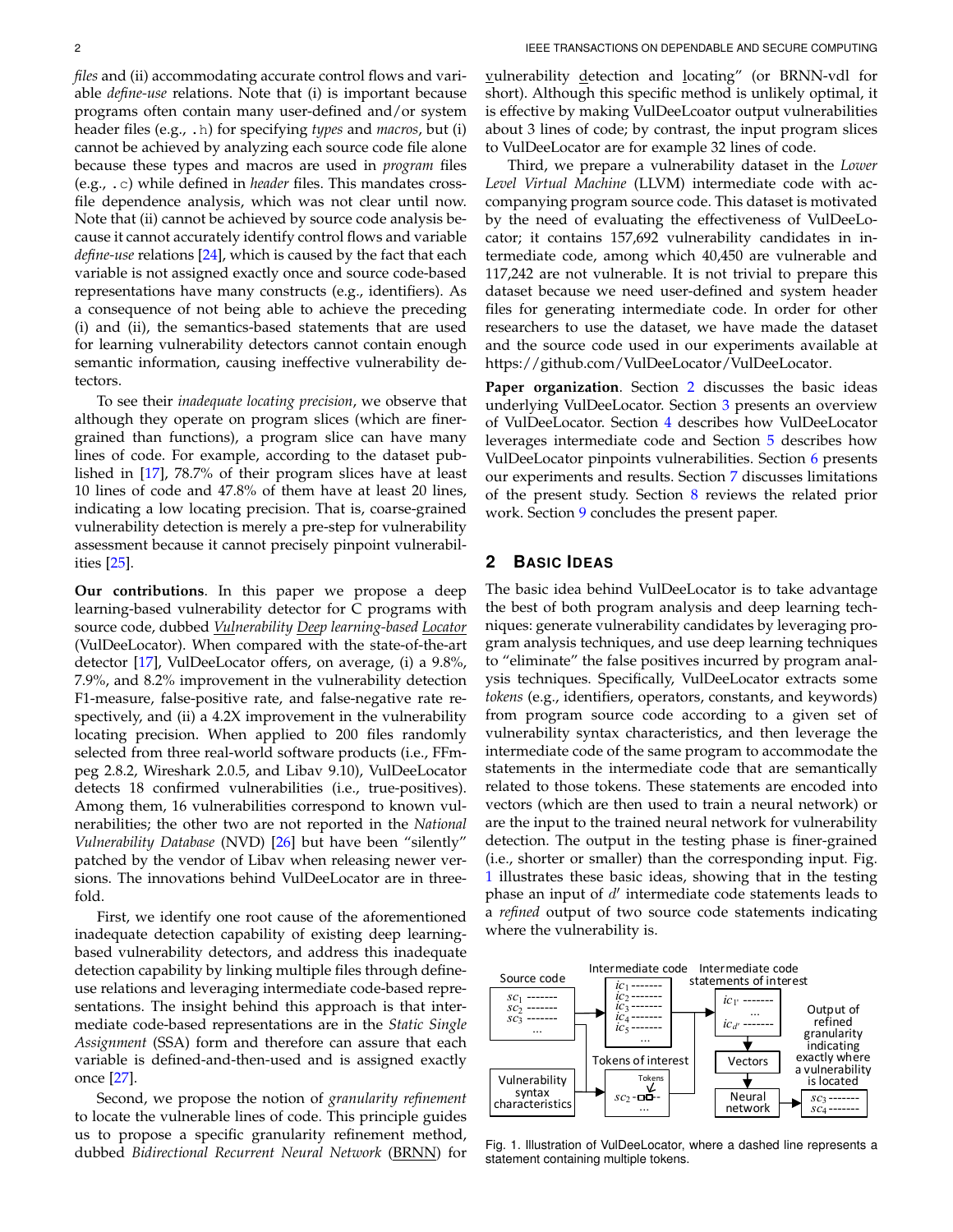Fig. [2](#page-2-2) presents an example of buffer underflow vulnerability related to pointer " $data$ " (Line 2). This vulnerability may not be detected by any detector that cannot accommodate the control flow of conditional operator "*N*<*m?N:99*" in statement "*memset(dataBuffer, 'A', N*<*m?N:99);*" (Line 14), because (i) the control flow is implicit in "*N*<*m?N:99*" rather than expressed as two branches of comparison between *N* and *m*, and (ii) the macro definition identifier *N* (highlighted with boxes) is not identified as 100. This explains why VulDeeLocator transforms "*memset(dataBuffer, 'A', N*<*m?N:99);*" to 4 statements (Lines 6-9 in Fig. [4\(](#page-4-1)d)) in the intermediate code-based vulnerability candidate, which can recognize that *N* takes the value 100 and can generate two branches by comparing *N* and *m*. Moreover, VulDee-Locator uses BRNN-vdl, which will be presented later, to pinpoint that the vulnerable line is in Line 25.



<span id="page-2-2"></span>Fig. 2. An example showing that any detector that cannot accommodate the semantic information related to "*data*" (Line 2 in the source program) may not detect the vulnerability.

# <span id="page-2-0"></span>**3 OVERVIEW OF VULDEELOCATOR**

It is intuitive that vulnerabilities exhibit some syntax characteristics that can be leveraged to identify some pieces of code (i.e., program slices) as *initial candidates* for vulnerability detection [\[16,](#page-15-1) [17\]](#page-15-5). Vulnerability syntax characteristics can be represented in some appropriate data structures (e.g., Abstract Syntax Trees or ASTs), which allow one to extract pieces of source code that match these characteristics. These pieces of source code are the starting point for vulnerability detection, leading to:

**Definition 1.** (source code- and Syntax-based Vulnerability Candidate or sSyVC [\[17\]](#page-15-5)) Given a source program  $P$ and a set of vulnerability syntax characteristics  $H =$  $\{h_1, \ldots, h_{\eta}\}\$ , an sSyVC  $y_i$  is one or multiple consecutive tokens (e.g., identifiers, operators, constants, and keywords) in  $P$  that match some vulnerability syntax characteristic  $h_q$  ( $1 \leq q \leq \eta$ ).

Given sSyVCs extracted from a source program, we propose leveraging program intermediate code to capture semantic information, leading to:

*Definition 2.* (intermediate code- and Semantics-based Vulnerability Candidate or iSeVC) Given a source program P, its intermediate code  $P'$ , and an sSyVC  $y_i$  of P, denote by  $y'_i$  the intermediate code of sSyVC  $y_i$ . The iSeVC corresponding to sSyVC  $y_i$ , denoted by  $e_i$ , is a sequence of statements in intermediate code  $P'$ ; these statements are data or control dependent [\[28\]](#page-15-10) on  $y'_i$ . That is, the iSeVC corresponding to sSyVC  $y_i$  is a program slice of  $y_i'$  in the intermediate code of program  $\tilde{P}$ .

Fig. [3](#page-3-0) highlights the structure of VulDeeLocator, which can be instantiated with specific intermediate code representations and deep learning models. The input to VulDee-Locator is the source code of training programs for learning a neural network or target programs for vulnerability detection. More specifically, the learning-phase input includes source code of C programs, which may or may not be vulnerable. The source code of C programs should satisfy the following: (i) they can be compiled into (platformindependent) intermediate code, such as the LLVM intermediate code  $[29]$ ; and (ii) the vulnerable programs are accompanied by descriptions on the locations of their vulnerabilities, which will be leveraged to locate vulnerabilities in target programs.

At a high level, VulDeeLocator has two components. The first component leverages intermediate code representation of training programs and target programs as follows:

- Step I: Extracting sSyVCs from the source code, namely pieces of code that bear some vulnerability syntax characteristic(s).
- Step II: Generating iSeVCs from the intermediate code according to sSyVCs.

The second component uses the intermediate code-based representation to detect and locate vulnerabilities as follows:

- Step III: Labeling iSeVCs extracted from training programs as vulnerable or not and vulnerability locations.
- Step IV: Training a neural network model from the vector representations of the iSeVCs and their labels.
- Step V: Using the trained neural network model to detect and locate vulnerabilities in target programs.

The *learning* phase corresponds to Steps I-IV and the *testing* (i.e., detection) phase corresponds to Steps I, II, and V.

# <span id="page-2-1"></span>**4 INTERMEDIATE CODE-BASED VULNERABILITY CANDIDATE REPRESENTATION**

# **4.1 Guiding Principles for Vulnerability Candidate Representation**

It is intuitive that vulnerability detectors should accommodate program semantic information, highlighting the importance of identifying effective vulnerability candidate representations. For this purpose, we propose using the following principles to guide the identification of effective vulnerability candidate representation. This paradigm of "problem  $\rightarrow$  principles (as strategies to solve the problem)  $\rightarrow$  technical means (whose discovery is guided by the principles)" is both beautiful and useful.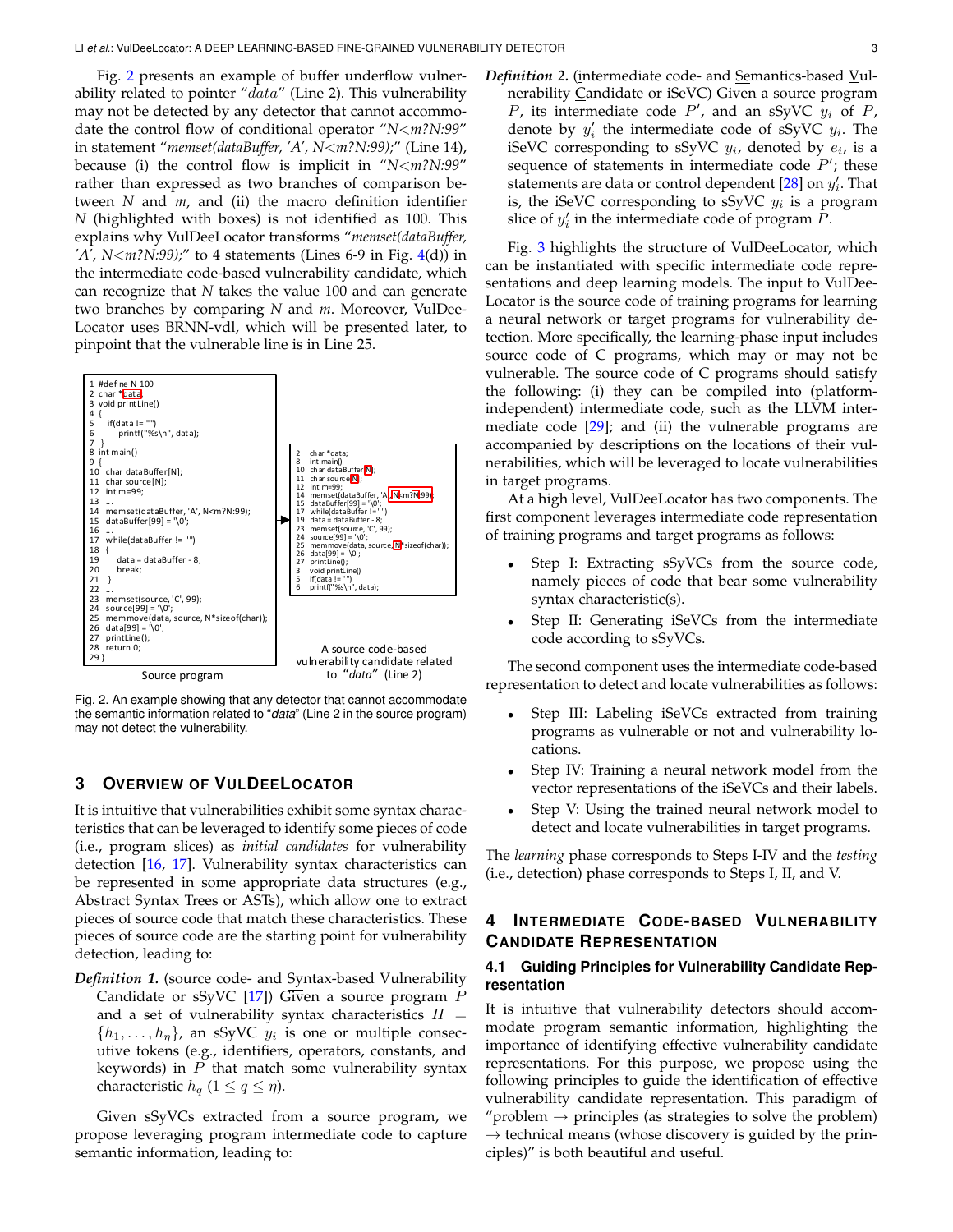

<span id="page-3-0"></span>Fig. 3. Overview of VulDeeLocator with two components: *intermediate code-based vulnerability candidate representation* and *fine-grained vulnerability detection*. The *learning* phase consists of Steps I-IV and the *testing* (i.e., detection) phase consists of Steps I, II, and V.

- **Principle 1: Accommodating semantically-related program statements across files**. Some files may be dependent on others because, for example, a variable used or referred in one file may be defined in another file. Effective vulnerability candidate representations should accommodate this define-use relation.
- **Principle 2: Accommodating semantically-related program statements across functions**. Semanticallyrelated statements may go beyond boundaries of functions, meaning that effective vulnerability candidate representations should accommodate, and further preserve the order of, those semantically-related statements, even if they belong to different functions.

# **4.2 Extracting sSyVCs**

As defined above, an sSyVC is a piece of code that is extracted from a program according to some vulnerability syntax characteristic(s). There may be many approaches to obtaining vulnerability syntax characteristics for vulnerability detection. As a concrete example, we leverage the syntax characteristics of known vulnerabilities and represent these characteristics via *Abstract Syntax Trees* (ASTs) of the program source code (more precisely, attributes of the nodes on ASTs). This will ease the extraction of sSyVCs according to vulnerability syntax characteristics. We define the following four kinds of vulnerability syntax characteristics, which are mentioned here because they will be referred in our examples.

- *Library/API Function Call* (FC): This vulnerability syntax characteristic is that the type of a node on the AST is function call, the function name matches a library/API function name, and at least one argument of the function call is a variable.
- *Array Definition* (AD): This vulnerability syntax characteristic is that the type of a node on the AST is variable declaration and the code corresponding to the node contains characters '[' and ']'.
- *Pointer Definition* (PD): This vulnerability syntax characteristic is that the type of a node on the AST is variable declaration and the code corresponding to the node contains character '∗'.
- *Arithmetic Expression* (AE): This vulnerability syntax characteristic is that the type of a node on the AST is assignment expression and the node has at least one variable at the right-hand side of the assignment expression.

Given the source code of a program, one can generate its AST(s), from which sSyVCs can be extracted by identifying the nodes whose type and code match some vulnerability syntax characteristics. We reiterate that these syntax characteristics themselves are far from adequate in detecting vulnerabilities because they cannot accommodate the due semantic information that is related to vulnerabilities.

Fig. [4\(](#page-4-1)a) is an example showing the sSyVCs (highlighted by boxes) in a program: sSyVCs related to the FC-kind vulnerability syntax characteristics include "*printf*" (Line 6), "*memset*" (Lines 14 and 23), and "*memmove*" (Line 25); sSyVCs related to the AD-kind vulnerability syntax characteristics include "*dataBuffer*" (Line 10) and "*source*" (Line 11); sSyVCs related to the PD-kind vulnerability syntax characteristics include "*data*" (Line 2); and sSyVCs related to the AE-kind vulnerability syntax characteristics include "*data=dataBuffer-8*" (Line 19).

# **4.3 Generating iSeVCs**

Corresponding to the aforementioned principles, there are three components for generating iSeVCs: generating linked *Intermediate Representation* (IR) files; generating IR slices corresponding to sSyVCs; and generating iSeVCs. Algorithm 1 in Appendix provides the details on generating iSeVCs.

**Generating linked IR files (enforcing Principle 1).** This component generates one or multiple linked IR files from source programs as follows: (i) use a compiler (e.g., *Clang*) to generate an IR file for each source file; (ii) link the IR files according to their dependence relations, leading to one or multiple linked IR files. Fig. [4\(](#page-4-1)b) illustrates the idea for the LLVM intermediate code using the example sSyVC "*data*", which belongs to Line 2 of the source program described in Fig.  $4(a)$  $4(a)$ . We use the LLVM intermediate code, or more specifically LLVM IR [\[29\]](#page-15-11) as an example, because it is widely used for C programs. Specifically, we use the *Clang* compiler to generate LLVM bitcode files, then link them according to their dependence relations.

**Generating IR slices corresponding to sSyVCs and generating iSeVCs (enforcing Principle 2).** Given a sSyVC, we can generate a corresponding IR slice as follows: (i) generate a dependence graph by extracting the control and data dependencies from the linked IR file; (ii) slice the dependence graph according to each sSyVC, which can be done by tools such as *dg* [\[30\]](#page-15-12). Fig. [4\(](#page-4-1)c) depicts the LLVM IR slice corresponding to the aforementioned sSyVC "*data*". Each local variable is represented as a numeric value with a prefix %; for each function in the LLVM IR slice, the numeric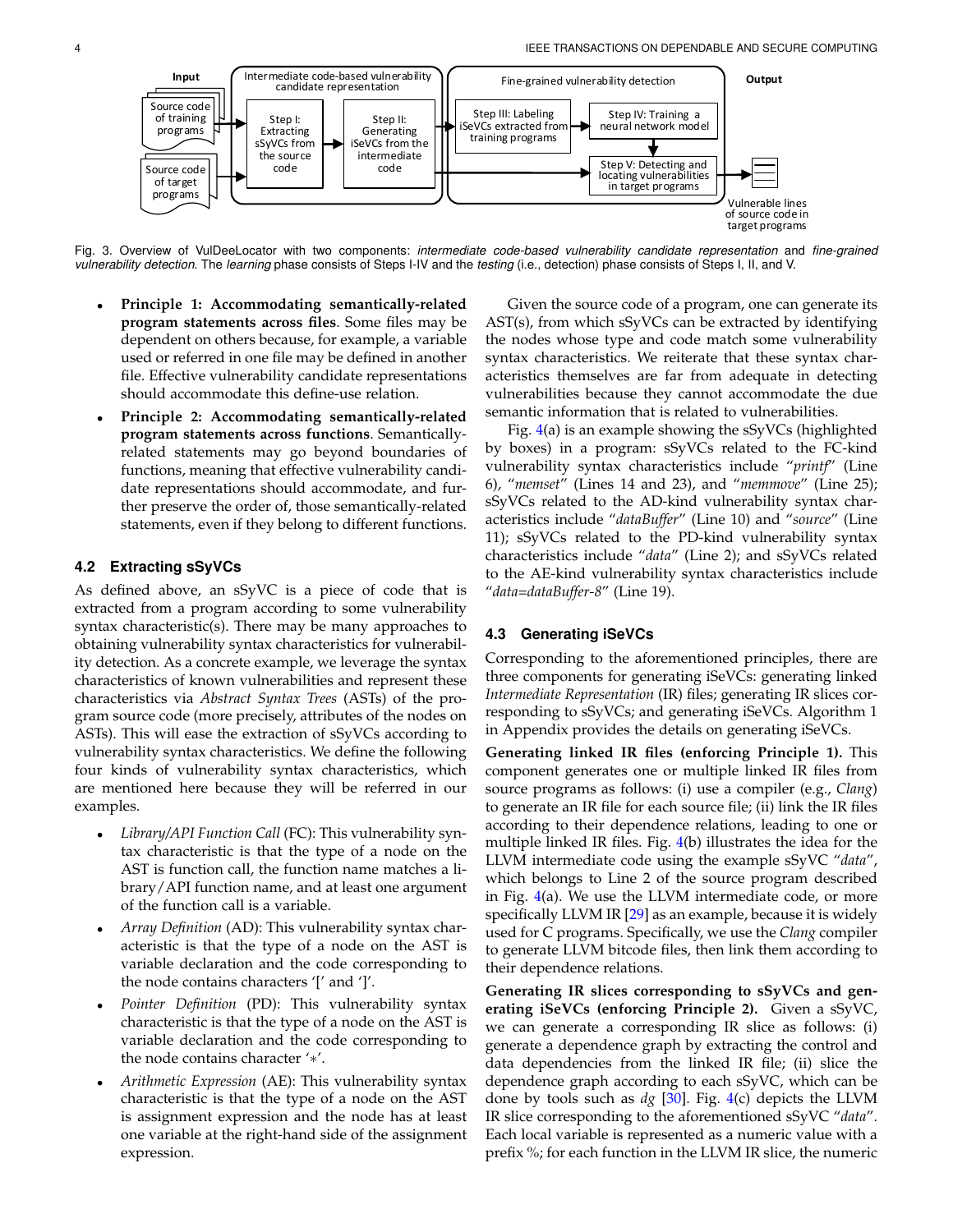

<span id="page-4-1"></span>Fig. 4. (a): An example showing the sSyVCs (highlighted by boxes) that are extracted from the program in Fig. [2;](#page-2-2) (b)-(d): An example showing the generation of iSeVCs from the sSyVC "*data*" (Line 2) using the LLVM intermediate code.

value is 1 for the first local variable and then increases by 1 for each subsequent local variable.

Given the IR slices, we generate iSeVCs as follows. For each function  $f_{\gamma}$  that is called by function  $f_{\alpha}$ , the statements in the IR slice of function  $f_{\gamma}$  are appended to the statement (in function  $f_{\alpha}$ ) that calls function  $f_{\gamma}$ . This is to preserve the order of statements that possibly belong to different functions but are related to each other (according to a control and/or data dependence). If there is a loop in the sequence of function calls (e.g.,  $f_{\gamma}$  calls  $f_{\alpha}$  and then  $f_{\alpha}$  calls  $f_{\gamma}$ , then  $f_{\gamma}$  calls  $f_{\alpha}$  and then  $f_{\alpha}$  calls  $f_{\gamma}$ , and so on), we only consider the first loop (i.e.,  $f_{\gamma}$  calls  $f_{\alpha}$  and then  $f_{\alpha}$  calls  $f_{\gamma}$  but not any further) so as to avoid an infinite loop. In order to avoid assigning the same numeric value to different local variables in the IR slices of different functions, each numeric value of local variable in the appended statements is modified to a new numeric value that has not been assigned. Fig. [4\(](#page-4-1)d) illustrates that the statements in the LLVM IR slice of function *printLine*, which is highlighted by the dashed box, are appended to the statement "*call void @printLine()*" in the calling function *main*. The local variable "%1" in the LLVM IR slice of function *printLine* is modified to "%20" because "19" is the last assigned numeric value in function *main*, which is shown in Fig.  $4(c)$  $4(c)$ .

## <span id="page-4-0"></span>**5 FINE-GRAINED VULNERABILITY DETECTION**

# **5.1 Requirements for Fine-grained Vulnerability Detectors**

We propose the following three requirements for neural network models that aim to detect and locate vulnerabilities.

- **Requirement 1: Granularity refinement**. The granularity of code determines the unit of source code for analysis, which can range from the coarsest granularity in component, to file, to function, to code fragment, to statement, and to the finest granularity in token. Granularity refinement is critical to pin down vulnerabilities or precisely identify the vulnerable lines of code, which corresponds to the granularity in *statement*. This is so because the input to the vulnerability detector is an iSeVC, which corresponds to the coarse granularity in *code fragment*, meaning that the granularity of the output of the vulnerability detector is finer than that of the input.
- **Requirement 2: Easy mapping.** It should be easy to map the output of a neural network (at a refined granularity) back to the iSeVCs to pinpoint vulnerabilities. The output should be a sequence of tokens, where one or multiple consecutive tokens correspond to a same line of code in the intermediate code. These lines of intermediate code can be easily mapped back to iSeVCs, and therefore the vulnerable lines of code in source programs.
- **Requirement 3: Attention taking.** The notion of attention is borrowed from deep learning and corresponds to the important parts of the input a learner should focus on; technically, attention is achieved by properly assigning weights in a neural network (i.e., more attention means a higher weight). For a vulnerable iSeVC, it is likely that only one or few statements are vulnerable while the others are not, which means that the vulnerable statements are more "important" than the non-vulnerable ones and therefore should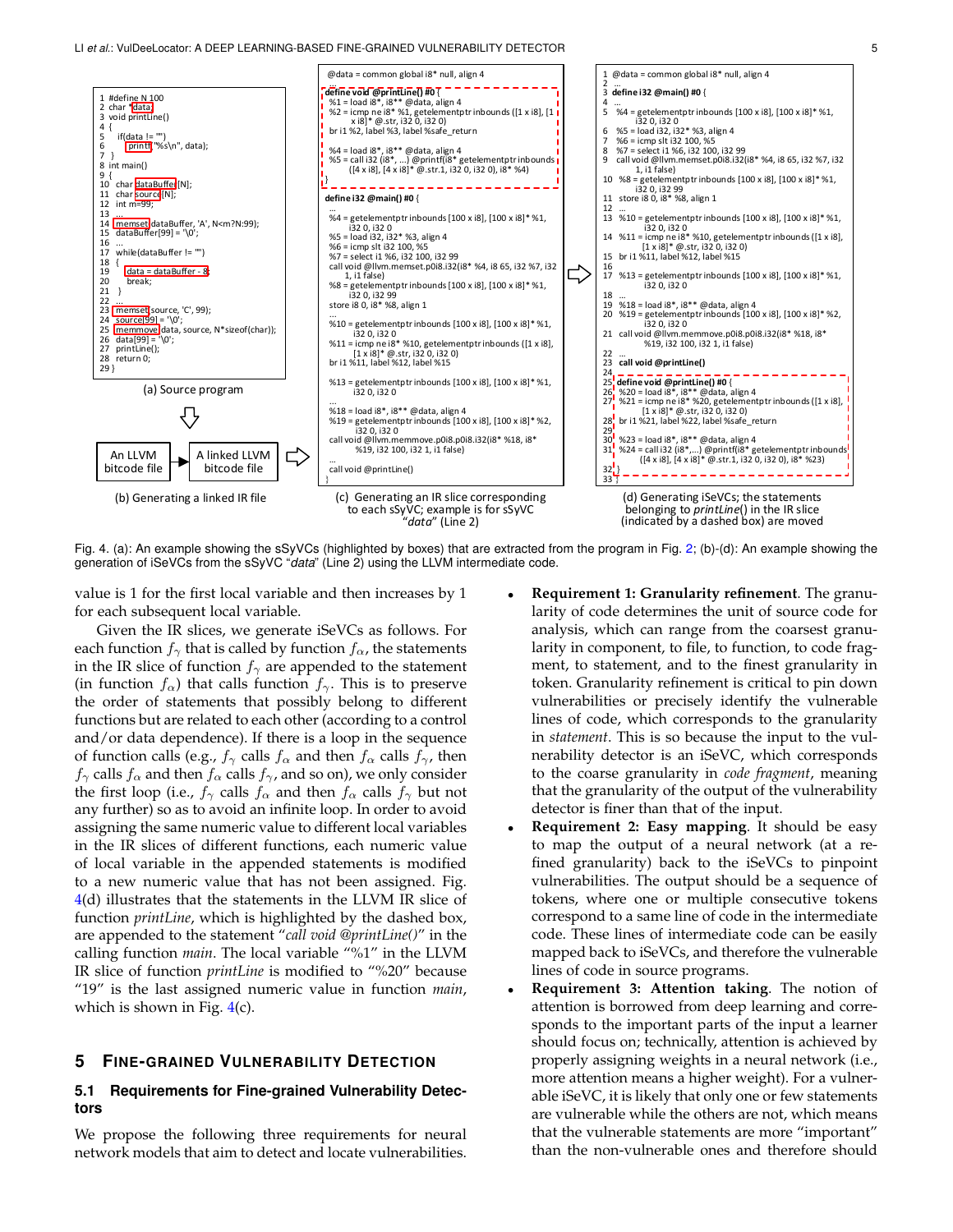be given a higher weight (i.e., more attention) by a neural network.

## **5.2 Labeling iSeVCs**

We label each iSeVC from training programs as follows: If an iSeVC contains a known vulnerability, the iSeVC is labeled with the line number(s) of the vulnerability in the iSeVC (i.e. location of the vulnerability), denoted by  $x_1, \ldots, x_\zeta$ where  $x_{\epsilon}$   $(1 \leq \epsilon \leq \zeta)$  is a line number corresponding to the vulnerability; otherwise, the iSeVC is labeled as "0" (i.e., containing no vulnerability). Since a vulnerability dataset should provide the locations (e.g., line numbers) of vulnerabilities in the intermediate code of a source program, these line numbers of vulnerabilities in the source program need to be mapped to the line numbers in the intermediate code, which can be done simply by leveraging a textual LLVM file that comes with debugging information.

## **5.3 Training a Neural Network Model**

Each iSeVC needs to be encoded into a vector, which is used as an input to a neural network. In order to make iSeVCs independent of user-defined function names while capturing program semantic information, this step maps userdefined function names to symbolic names (e.g., "FUN1", "FUN2") in a one-to-one fashion. It is worth mentioning that iSeVCs are already independent of local variable names because the latter are replaced with symbolic names in the intermediate code. Then, a *word embedding* method can be used to encode iSeVCs into vectors. Since the lengths of the resulting vectors can be different and a neural network takes input vectors of a fixed-length  $\theta$ , these vectors may need to be adjusted as follows: If a vector is shorter than  $\theta$ , zeroes are padded to the end of the vector; if a vector is longer than θ, the vector is truncated to length  $θ$  to make the sSyVC appear in the middle of the resulting vector [\[17\]](#page-15-5). Finally, the vectors are used as input to a neural network that satisfies the aforementioned Requirements 1-3, as shown in Sections [6.5-](#page-8-0)[6.8.](#page-12-1) In what follows, we elaborate the neural network BRNN-vdl we propose, which satisfies the aforementioned Requirements 1-3.

### *5.3.1 BRNNs achieve easy mapping*

One may suggest to use *Recurrent Neural Networks* (RNNs), such as *Long Short-Term Memory* (LSTM) and *Gated Recurrent Unit* (GRU), to achieve *easy mapping*. This seems reasonable because RNNs are effective in coping with sequential data and the output at each time step corresponds to a token in an iSeVC, which makes it easy to map the output back to iSeVCs. As shown in Fig. [5,](#page-5-0) each output of the activation layer corresponds to a token of an input iSeVC at each time step. The outputs of standard BRNN can be mapped back to the vulnerable tokens, and therefore the vulnerable lines of intermediate code (i.e., multiple continuous vulnerable tokens). However, unidirectional RNNs are not sufficient because a statement in a program may be affected by some *preceding* and/or *subsequent* statements in the program. Nevertheless, BRNNs, such as *Bidirectional LSTM* (BLSTM) and *Bidirectional GRU* (BGRU) can indeed achieve *easy mapping*, while accommodating *preceding* and *subsequent* statements.

BRNNs cannot achieve the other two properties because their output granularity is the same as, rather than refining, the input granularity because they treat every part of an input equally. For vulnerability detection, some parts (i.e., vulnerable lines of code) of an iSeVC may be more important than the other parts of the iSeVC and should be paid more *attention* by neural networks.

# *5.3.2 BRNN-vdl: A novel variant of BRNN further achieving attention taking and granularity refinement*

Fig. [5](#page-5-0) highlights the structure of BRNN-vdl, which extends the standard BRNN with three extra layers that formulate the "vdl" part to achieve granularity refinement and attention taking. The input to BRNN-vdl includes (i) the vectors that represent the iSeVCs, and (ii) a vulnerability location matrix that represents the locations of vulnerabilities in each vector. The learning phase outputs a BRNN-vdl with finetuned parameters. In what follows, we briefly review BRNN and then describe the three extra layers in BRNN-vdl we introduce.



<span id="page-5-0"></span>Fig. 5. BRNN-vdl extends BRNN with three extra layers (i.e., the *multiply*, κ*-max pooling*, and *average pooling* layers) that formulate the "vdl" part to achieve three desired properties.

**Overview of the BRNN component in BRNN-vdl.** As shown in Fig. [5,](#page-5-0) the *standard BRNN* has (i) a number of BRNN layers, which connect the RNN cells (e.g., LSTM and GRU) in both forward and backward directions, (ii) a dense layer, which reduces the number of dimensions of the vectors received from the BRNN layers, and (iii) an activation layer, which uses an activation function to generate the output at a time step. In the context of the present paper, the input is the vectors representing the labelled iSeVCs. Each time step corresponds to a token in an iSeVC. At time step *τ*, where  $1 ≤ τ ≤ λ$  and  $λ$  is the number of tokens in each iSeVC, the output of the BRNN layers for iSeVC  $e_i$ , denoted by  $g_{\tau}(e_i)$ , is

$$
g_{\tau}(e_i) = \phi(g_{\tau-1}(e_i), g_{\tau+1}(e_i), e_i, \omega, \beta), \tag{1}
$$

where  $\omega$  is a weight vector,  $\beta$  is a bias vector,  $g_{\tau-1}(e_i)$  and  $g_{\tau+1}(e_i)$  are respectively the output of the BRNN layers at time steps  $\tau - 1$  and  $\tau + 1$ , and function  $\phi$  indicates that the output of BRNN layers is represented by its parameters that include  $g_{\tau-1}(e_i)$ ,  $g_{\tau+1}(e_i)$ ,  $e_i$ ,  $\omega$ , and  $\beta$ . How these parameters exactly interact with each other depends on the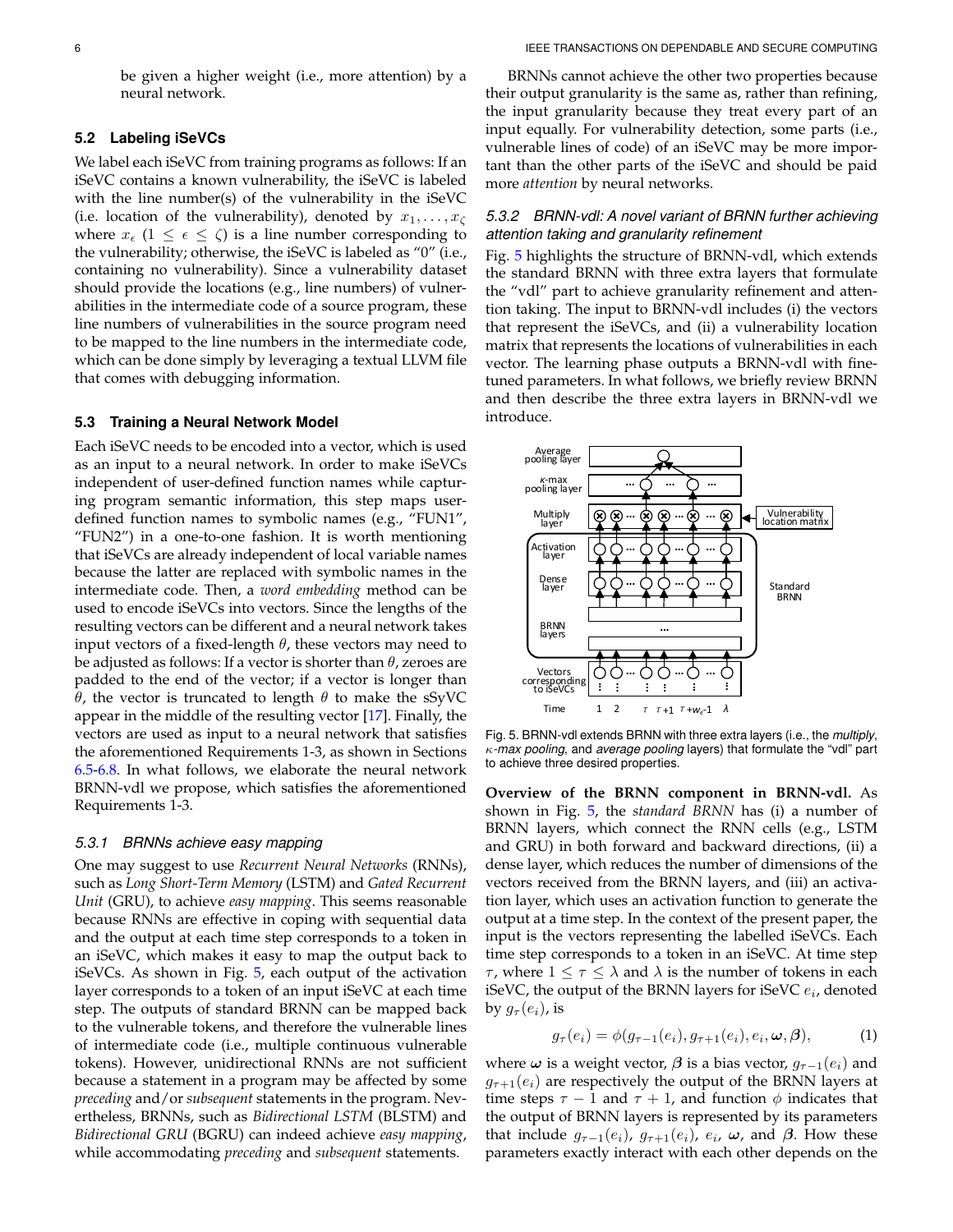RNN cells, such as LSTM and GRU. For iSeVC  $e_i$ , the output vector of the standard BRNN  $A_i$  (i.e., the output vector of the activation layer) is denoted by

$$
\mathbf{A_i} = (g_1(e_i), \dots, g_\lambda(e_i)). \tag{2}
$$

**The multiply layer achieves** *attention taking***.** In order to enable the neural network to predict vulnerability locations, the *multiply* layer needs to treat different iSeVCs differently according to the locations of the tokens corresponding to the vulnerable lines of code. (i) For the iSeVCs that are vulnerable, the multiply layer is meant to select the outputs of the tokens that correspond to the vulnerable lines of code. These selected outputs will be used in the subsequent layers and the back propagation process of BRNN-vdl because they would help locate vulnerabilities with a higher precision (than not using this multiply layer). (ii) For the iSeVCs that are not vulnerable, the multiply layer is meant to select *all* outputs of the tokens and use them in the subsequent layers and the back propagation process of BRNN-vdl, because these tokens are equally important as far as the learning phase is concerned.

This design choice can be justified as follows: For each iSeVC that is not vulnerable, all tokens are treated as equal because no line of code is vulnerable. However, a vulnerable iSeVC contains (i) one or multiple vulnerable lines of code, which should be highlighted for vulnerability locating purposes, and (ii) possibly a large number of lines of code that are not vulnerable, which only provide the context for vulnerability detection. If all tokens in a vulnerable iSeVC are treated equal, a false-negative can occur because most lines of code are not vulnerable.

Formally, for iSeVC  $e_i$ , the multiply layer multiplies the output vector of the activation layer  $A_i$  with the vulnerability location matrix  $L_i$ . The output vector of the multiply layer  $M_i$  is denoted by

$$
M_i = A_i L_i,\t\t(3)
$$

where  $\boldsymbol{L_i}$  is a diagonal matrix with  $\boldsymbol{L_i} = diag(\alpha_1, \alpha_2, \dots, \alpha_n)$  $\alpha_{\lambda}$ ). For a vulnerable iSeVC, let us denote by  $x'_{\epsilon}$  the location of the first token in the vulnerable line  $x_{\epsilon}$  for some  $1 \leq \epsilon \leq$  $\zeta$ , and by  $w_{\epsilon}$  the number of tokens in  $x_{\epsilon}$ . The value of  $\alpha_{\varphi}$  $(1 \leq \varphi \leq \lambda)$  is determined as follows: For the iSeVCs that are vulnerable, if  $\varphi \in \{x'_\epsilon,\ldots,x'_\epsilon+w_\epsilon-1\}$ , then we set  $\alpha_{\varphi} = 1$ ; otherwise, we set  $\alpha_{\varphi} = 0$ . For the iSeVCs that are not vulnerable, we set  $\alpha_{\varphi} = 1$  for  $1 \leq \varphi \leq \lambda$ .

**The** κ**-max pooling layer and the average pooling layer together achieve** *granularity refinement***.** In order to use back propagation to train the neural network, the  $\kappa$ -max pooling layer and the average pooling layer need to select and process the outputs of the multiply layer. The κ*-max pooling* layer is meant to select the  $\kappa$  largest values among the elements in the output vector of the multiply layer  $M_i$ . The *average pooling* layer is meant to compute the average of the outputs of the  $\kappa$ -max pooling layer. Intuitively, these two layers together achieve granularity refinement because (i) they further select the outputs of the multiply layer to obtain the output corresponding to each iSeVC, which is used for back propagation, and (ii) they take into account both the maximum and the average.

Formally, for an iSeVC  $e_i$ , the output of average pooling layer  $o_i$  is defined as

$$
o_i = ave(max_\kappa(M_i)),\tag{4}
$$

where function  $max_{\kappa}$  returns the  $\kappa$  largest elements in the vector, and function ave returns the average of the  $\kappa$  largest elements. After conducting iterative forward and backward propagations, the training process converges to a BRNN-vdl with fine-tuned parameters, which encodes vulnerability patterns in the training data.

# **5.4 Detecting and Locating Vulnerabilities**

Fig. [6](#page-6-1) highlights using the learned BRNN-vdl to detect and locate vulnerabilities in target programs. The input is the vectors representing the iSeVCs extracted from the target programs. We first obtain the outputs of the activation layer corresponding to the tokens in iSeVCs, and compute the average of the  $\kappa$  largest output values for the tokens in each line. Then, we extract the lines of code whose output is greater than the threshold  $\vartheta$ , leading to vulnerable iSeVCs and vulnerable lines of code. Finally, we map the vulnerable iSeVCs and the vulnerable lines of code in them to source code as the output of the detection phase.

Take the iSeVC in Fig.  $4(d)$  $4(d)$  as an example. The vector corresponding to iSeVC is the input to the learned BRNNvdl neural network. After computing the average of the  $\kappa$ largest output values for the tokens in each line, the iSeVC is determined as vulnerable and the vulnerable lines of intermediate code is in Lines 19-21 in Fig. [4\(](#page-4-1)d). Finally, the vulnerable lines in iSeVC are mapped to the vulnerable line in the source code (i.e., Line  $25$  in Fig.  $4(a)$  $4(a)$ ).



<span id="page-6-1"></span>Fig. 6. Using the learned BRNN-vdl to detect vulnerabilities in target programs, where the dashed box highlights the tokens extracted from a line of code.

#### <span id="page-6-0"></span>**6 EXPERIMENTS AND RESULTS**

We gear our experiments towards answering the following four *Research Questions* (RQs):

- RQ1: Can intermediate code-based vulnerability candidate representation be leveraged to achieve a substantially higher vulnerability detection capability?
- RQ2: Can BRNN-vdl achieve a substantially higher vulnerability locating precision than BRNN?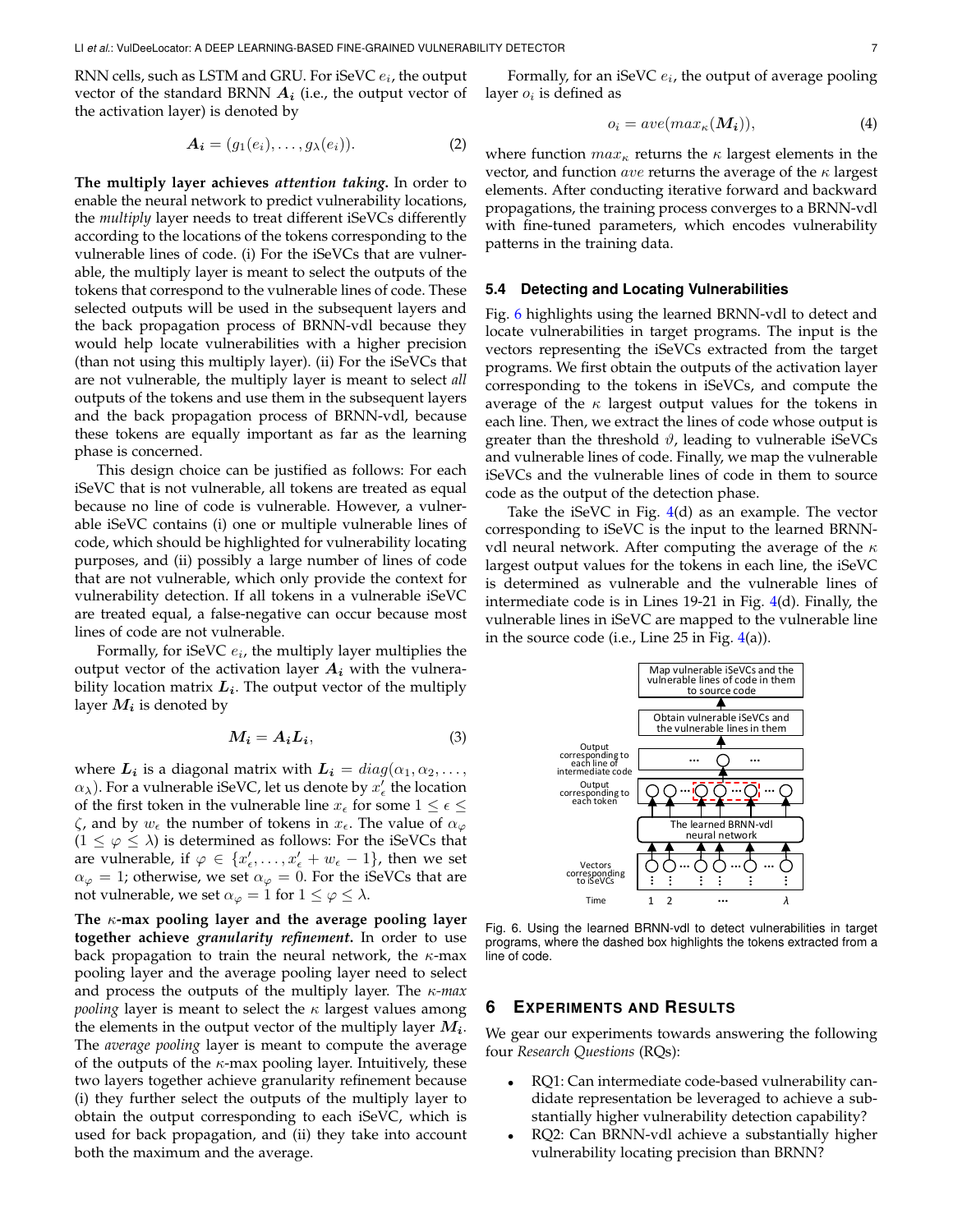- RQ3: How effective and precise is VulDeeLocator in detecting and locating vulnerabilities of target programs with known ground truth?
- RQ4: How effective and precise is VulDeeLocator when applied to detect and locate vulnerabilities in real-world software products?

Our experiments use a machine with a NVIDIA GeForce GTX 1080 GPU and an Intel Xeon E5-1620 CPU operating at 3.50GHz.

#### <span id="page-7-1"></span>**6.1 Evaluation Metrics**

We propose using five standard metrics [\[31\]](#page-15-13) to measure the detection capability of a vulnerability detector. Let TP denote the number of vulnerable samples that are detected as vulnerable (i.e., true-positives), FP denote the number of samples that are not vulnerable but are detected as vulnerable (i.e., false-positives), TN denote the number of samples that are not vulnerable and are not detected as vulnerable (i.e., true-negatives), FN denote the number of vulnerable samples that are not detected as vulnerable (i.e., false-negatives). The five metrics are: (i) false-positive rate  $FPR = \frac{FP}{FP+TN}$ ; (ii) false-negative rate  $FNR = \frac{FN}{TP+FN}$ ; (iii) accuracy  $A = \frac{TP + TN}{TP + FP + TN + FN}$ ; (iv) precision  $P = \frac{TP}{TP + FP}$ ; (v) F1-measure  $F1 = \frac{2 \cdot P \cdot (1 - FNR)}{P + (1 - FNR)}$ , or the overall effectiveness.

In order to evaluate the locating precision of a vulnerability detector, we propose using the standard *Intersection over Union* (IoU) metric with IoU =  $\frac{|U \cap V|}{|U \cap V|}$  $\frac{|U||V|}{|U\cup V|}$ , where U is the set of truly vulnerable lines of code and V is the set of detected vulnerable lines of code [\[32\]](#page-15-14). Fig. [7](#page-7-0) illustrates the meaning of IoU with respect to one iSeVC; as highlighted by boxes, U contains 4 statements, V contains 3 statements,  $U \cap V$ contains 2 statements (i.e.,  $|U \cap V| = 2$ ), and  $U \cup V$  contains 5 statements (i.e.,  $|U \cup V| = 5$ ), leading to IoU = 2/5. Intuitively, IoU reflects the degree at which the detected vulnerable statements overlap with the truly vulnerable statements. The closer the IoU is to 1, the higher the locating precision.



<span id="page-7-0"></span>Fig. 7. An example illustrating the meaning of IoU, where a dashed line represents a program statement.

#### **6.2 Preparing the Input to VulDeeLocator**

We collect the source code of C programs from two vulnerability sources: the NVD [\[26\]](#page-15-8) and the *Software Assurance Reference Dataset* (SARD) [\[33\]](#page-15-15). The programs collected from the NVD are accompanied by their *diff* files, which describe the difference between the programs before and after patching the vulnerabilities in question. The programs collected from the SARD are accompanied by labels, which indicate whether they are vulnerable or not. Note that SARD contains production, synthetic, and academic programs (i.e.,

test cases). We filter out the programs that cannot be compiled into the LLVM intermediate code.

We collect 14,511 programs, including 2,182 real-world programs and 12,329 synthetic and academic programs. The real-world programs are from multiple versions of open source software written in the C language (e.g., Linux kernel, OpenSSL, FFmpeg, Wireshark, and Libtiff). We collect (i) the vulnerable programs which are reported prior to 2017 and (ii) their corresponding patched programs. The reason for collecting (i) is that we conduct experiments on realworld software products to detect vulnerabilities that are reported between 2017 and 2019, which are unknown vulnerabilities with respect to the training data. The synthetic and academic programs are from the test cases in the SARD, where each program is labeled as good (not vulnerable), bad (vulnerable), or mixed (vulnerable functions and their patched versions provided). We randomly choose 80% of the synthetic or academic programs and 80% of the realworld programs as training programs, and the remaining 20% of the synthetic and academic programs (dubbed "Testset-1") and 20% of the real-world programs (dubbed "Testset-2") as target programs. We consider these two sets of target programs because we want to see the impact of data sources.

#### **6.3 Intermediate Code-based Vulnerability Candidate**

**Extracting sSyVCs.** In order to extract sSyVCs from the source code, we use *Clang* to generate ASTs from a source program. Then, we traverse the ASTs to generate sSyVCs. For obtaining vulnerability syntax characteristics, we leverage the C vulnerability rules of the commercial tool Checkmarx [\[6\]](#page-14-7) because we found that the syntax characteristics from these rules have a good coverage over known vulnerabilities. This leads to the four kinds of vulnerability syntax characteristics mentioned above, namely *Library/API Function Call* (FC), *Array Definition* (AD), *Pointer Definition* (PD), and *Arithmetic Expression* (AE). These characteristics cover 98.3% of the vulnerable programs collected from the NVD and the SARD.

Note that we do *not* use the vulnerability detection results of vulnerability detector Checkmarx (i.e., output of Checkmarx) as the basis of VulDeeLocator. Instead, we only leverage the vulnerability rules of Checkmarx to extract 4 kinds of vulnerability syntax characteristics (i.e., sSyVCs). It is in this sense we generate vulnerability candidates by leveraging program analysis techniques. We stress that the number of vulnerability candidates that are used as input to VulDeeLocator (including both vulnerable samples and non-vulnerable samples) is much larger than the number of vulnerabilities detected by Checkmarx (i.e., vulnerable samples output by Checkmarx).

Take vulnerabilities of the FC-kind (i.e., Library/API function call) as an example, the syntax characteristic is that the type of a node on the AST in question is function call, the function name matches a library/API function name, and at least one argument of the function call is a variable. Given the ASTs of a source program, the matching algorithm proceeds as follows: (i) we first traverse the ASTs to identify the nodes whose type is "CxCursor CallExpr" (meaning a function call); (ii) identify the nodes whose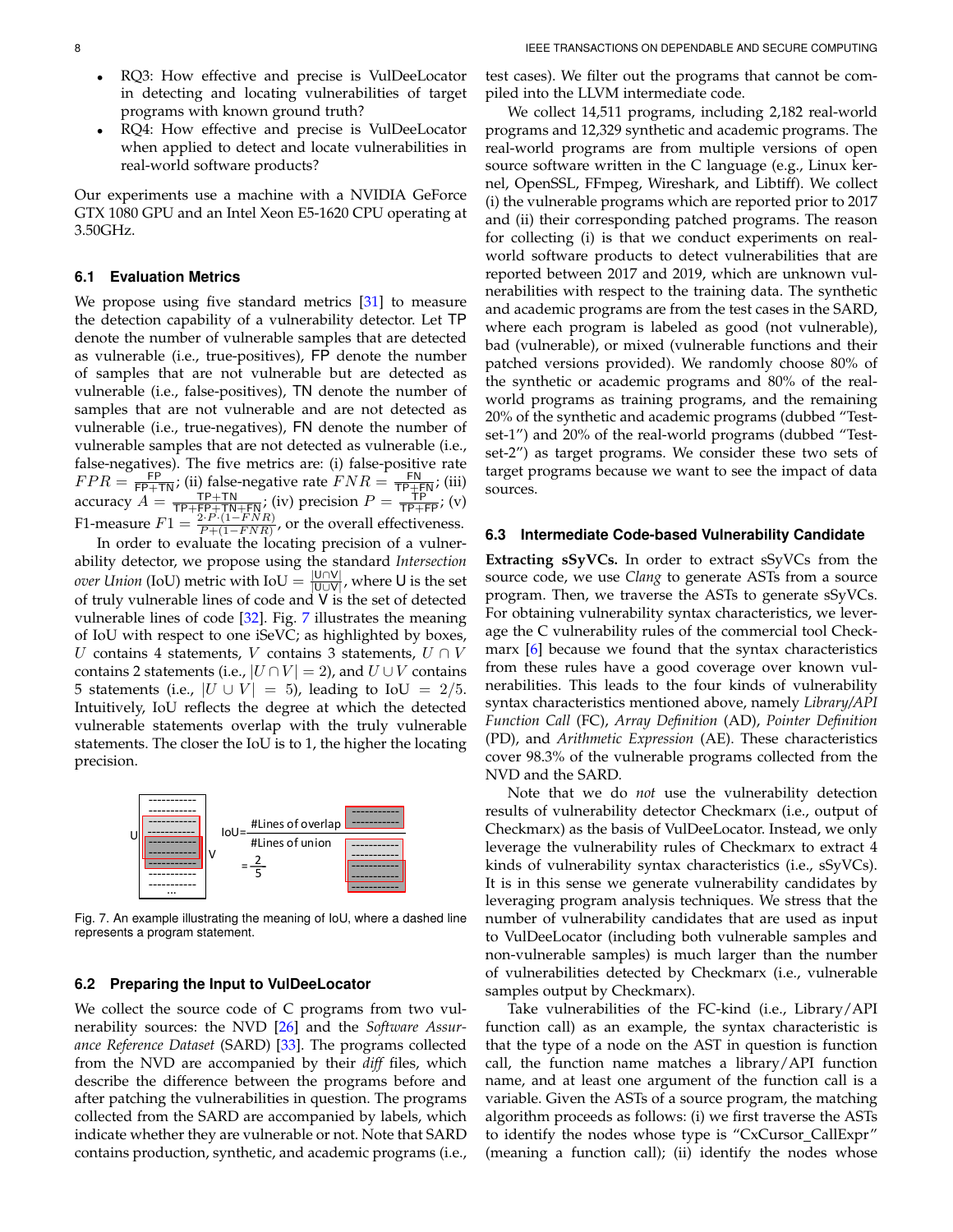token matches a library/API function name (e.g., memset); (iii) traverse the children of the node corresponding to a library/API function call to identify the nodes whose type is "CxCursor\_DeclRefExpr" (meaning a variable argument); and (iv) a library/API function call together with its variable arguments is extracted as an sSyVC. In total, we extract 157,692 sSyVCs, including 40,430 sSyVCs of the FC-kind, 37,692 sSyVCs of the AD-kind, 50,266 sSyVCs of the PDkind, and 29,304 sSyVCs of the AE-kind.

**Generating iSeVCs.** We use tool *dg* [\[30\]](#page-15-12) to generate LLVMbased intermediate code slices corresponding to given source code sSyVCs as follows. For each given source code sSyVC, the corresponding iSeVC is a slice of intermediate code statements consisting of: (i) the intermediate code statements corresponding to the given source code sSyVC; and (ii) any intermediate code statement that has a datadependence or control-dependence with any of the variables that are used or defined in the given sSyVC. Note that the statements in (ii) may belong to different functions or files than the one to which the given sSyVC belongs. Take the sSyVC "*data*" (Line 2) in Fig. [4\(](#page-4-1)a) as an example, the LLVM-based intermediate code slices (i.e., LLVM slices) corresponding to "*data*" generated by *dg* is described in Fig.  $4(c)$  $4(c)$ . In total, we extract 157,692 iSeVCs, including  $40,450$ vulnerable iSeVCs and 117,242 non-vulnerable iSeVCs. The ratio of vulnerable to non-vulnerable iSeVCs is about 1:3.

#### **6.4 Fine-grained Vulnerability Detection**

**Labeling iSeVCs.** For the iSeVCs extracted from programs collected from the NVD, we focus on the vulnerabilities that are accompanied by *diff* files that involve *line deletion* or *line movement* because they allow us to pin down the locations of these vulnerabilities (i.e., statements prefixed by "-" in a *diff* file). These iSeVCs are automatically labeled as follows: if (i) an iSeVC contains some intermediate code that corresponds to one or multiple statements prefixed by "-" in the *diff* file and (ii) the program in question contains a vulnerability, then the iSeVC is automatically labeled as the line number(s) of the vulnerability in the intermediate code; otherwise, the iSeVC is automatically labeled as "0" (i.e., not vulnerable).

For iSeVCs extracted from programs collected from SARD, if an iSeVC contains some intermediate code that corresponds to one or multiple vulnerable statements in the source program from SARD, then the iSeVC is automatically labeled as the line number(s) of the vulnerability in the intermediate code; otherwise, the iSeVC is automatically labeled as "0" (i.e., not vulnerable).

**Training, detecting and locating.** In order to use neural networks, we need to encode iSeVCs into vectors. For this purpose, we first divide each iSeVC into a sequence of tokens via lexical analysis (e.g., "call", "void", "@", "FUN1", " $''$ , and " $'$ "), and then transform each token to a fixedlength vector via *word2vec* tool [\[34\]](#page-15-16). Finally, a token-level vector for each iSeVC is obtained by concatenating the token-level vectors in sequence. Each token is encoded into a vector of length 30, and each iSeVC is represented by a vector of length  $\theta = 27,000$ , which means that the first 900 tokens of an iSeVC are considered.

We implement the BRNN-vdl in Python using Tensor-Flow together with Keras. In order to prevent overfitting, we use dropout to ignore some units in the neural network which are chosen at random and a stratified 10-fold crossvalidation to train the BRNN-vdl, while considering the trade-off between model training time and model generalization ability. We choose the hyper-parameter values that lead to the highest F1-measure. When we adjust a hyperparameter, we set the other hyper-parameters to their default values when such default values are available, and to the values that are widely used by the deep learning community otherwise. We implement two instances of BRNN: one is BLSTM, which leads to "VulDeeLocator-BLSTM"; the other is BGRU, which leads to "VulDeeLocator-BGRU". Take VulDeeLocator-BGRU as an example, the trained hyper-parameters are: output dimension is 512; the number of hidden layers is 2; the number of hidden nodes at each layer is 900; batch size is 16; minibatch stochastic gradient descent together with ADAMAX is used; learning rate is 0.002; dropout is 0.4; the number of epochs is 10; and  $\kappa = 1$ .

For detecting vulnerabilities in target programs, we first compute the average of the  $\kappa$  largest values among the tokens in each line of intermediate code. Then, we extract the lines whose output is larger than threshold  $\vartheta$  (e.g., 0.5). These lines of code are the vulnerable ones, and are mapped back to the vulnerable lines of source code as the output of the test (i.e., detection) phase.

## <span id="page-8-0"></span>**6.5 Experiments for Answering RQ1**

In order to evaluate the advantages of intermediate codebased vulnerability candidate representation over source code-based one, we conduct experiments with the following two vulnerability candidate representations:

- *source code- and Semantics-based Vulnerability Candidate* (sSeVC): A sSeVC is a sequence of source code statements that have some data-dependence or control-dependence with an sSyVC (i.e., source code- and Syntax-based Vulnerability Candidate, as defined in Section [3\)](#page-2-0) and can be obtained by using a source code static analysis tool (e.g., *Joern* [\[35\]](#page-15-17)).
- iSeVC: An iSeVC is a sequence of intermediate code statements that have some data-dependence or control-dependence with an sSyVC. Compared with source code-based representation, iSeVC is in the static single assignment (i.e., SSA) form, which assures that each variable is defined-and-then-used and is assigned exactly once.

We use the target programs in Test-set-1 to test VulDeeLocator-BGRU, while noting that experimental re-sults with VulDeeLocator-BLSTM are similar. Table [1](#page-9-0) summarizes the comparison. We observe that iSeVCs lead to better results than sSeVCs, including a 4.6% improvement in false-positive rate, a 7.4% improvement in false-negative rate, a 6.5% improvement in accuracy, a 5.9% improvement in precision, and a 6.7% improvement in F1-measure. This can be attributed to the two advantages of intermediate code-based representation: (i) intermediate code is in the SSA form, which can expose more information about control-flows and the define-use relations between variables; (ii) intermediate code-based vulnerability candidates can capture more semantic information (e.g. the relations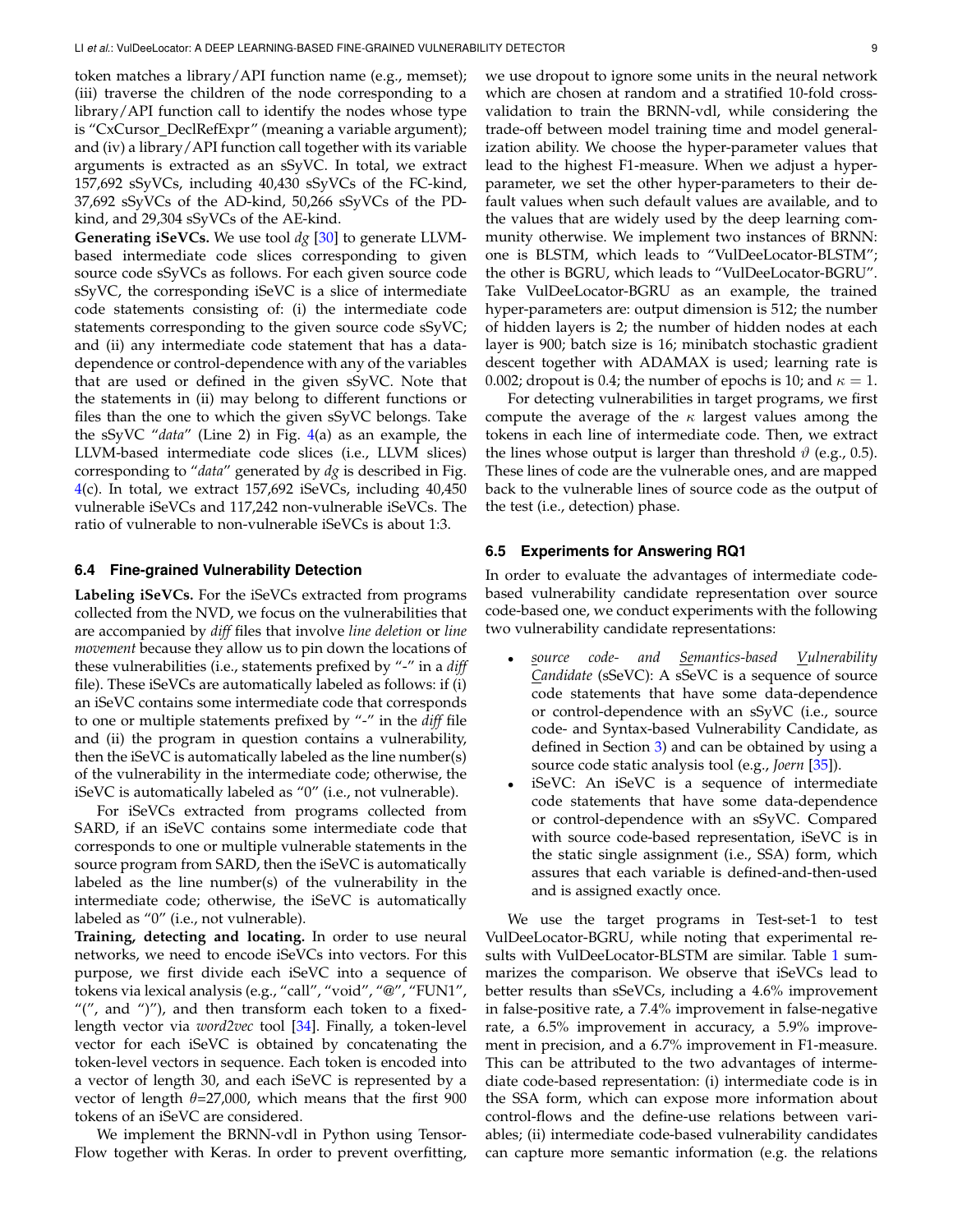between the definitions of types or macros and their uses), which however may not be identified by sSeVCs. This justified by the following two examples.

<span id="page-9-0"></span>TABLE 1 Vulnerability detection capability of VulDeeLocator-BGRU using tw different kinds of vulnerability candidate representations

| Vulnerabilitv<br>candidate | Representation             | FPR<br>(%) | <b>FNR</b><br>(%) | А<br>(%) | (%)  | F1<br>$\frac{1}{2}$ |
|----------------------------|----------------------------|------------|-------------------|----------|------|---------------------|
| sSeVC                      | Source<br>code-based       | 5.1        | 11.7              | 92.2     | 92.3 | 90.2                |
| iSeVC                      | Intermediate<br>code-based | 0.5        | 4.3               | 98.7     | 98.2 | 96.9                |

Fig.  $8(a)$  $8(a)$  describes an example macro, which contains a command injection vulnerability because the input received from the console and is used without validation (vulnerable Line 24). Consider the sSyVC "data" in Line 9. A source code parser (e.g., *Joern* [\[35\]](#page-15-17)) is not able to identify this macro because it is used in a program file (i.e., .c) but defined in a header file, while recalling that program files and header files are linked after complication. That is, "COMMAND ARG3" in Line 24 cannot be identified as "data". As a consequence, the corresponding sSeVC fails to identify the vulnerable statement in Line 24. This explains the false-negative. On the other hand, the iSeVCs can identify the "COMMAND\_ARG3" in Line 24 as "data" after compilation. This explains why the resulting model can detect the vulnerability.

Fig. [8\(](#page-9-1)b) presents another example of macro, which corresponds to vulnerability CVE-2011-3934 in FFmpeg 0.9.4. This vulnerability is related to *double free* because the statement in Line 12 can cause a double release of variable " $s \rightarrow current\_frame$ ". Consider the sSyVC "s" in Line 4. Although there are no relations between the semanticallyrelated statements across two files, a source code parser (e.g., *Joern* [\[35\]](#page-15-17)) is not able to identify the complicated macro "copy\_fields(s, s1, golden\_frame, current\_frame)" in Line 12 as "memcpy( $\&s \rightarrow \text{golden\_frame}, \&s1 \rightarrow$  $golden\_frame, (char*)\&s \rightarrow current\_frame \cdot (char*)\&s$  $\rightarrow$  golden frame)," causing a detector not able to identify the vulnerable statement in Line 12. On the other hand, the iSeVC can convert the statement in Line 12 to "memcpy( $\&s \rightarrow \text{golden\_frame}$ ,  $\&s1 \rightarrow golden\_frame, (char*)\&s \rightarrow current\_frame$ .  $(char*)\&s \rightarrow golden\_frame$ ;". This explains why a detector leveraging intermediate code can detect this vulnerability.

Fig. [8\(](#page-9-1)c) shows an example using a global variable, which contains a buffer under-read vulnerability because the copy from a memory location may be located before the source buffer (vulnerable Line 11). Consider sSyVC "data" in Line 7. A source code parser (e.g. *Joern* [\[35\]](#page-15-17)) is not able to identify the relationship between the definition of a global variable in a header file and its usages in different program files (e.g., .c), because program files and header files are usually linked after compilation. As a consequence, the sSeVC corresponding to sSyVC "data" in Line 7 does not contain any statement that is semantically related to sSyVC "data" via global variable *CWE127 Buffer Underread malloc char memcpy 45 badData* in function *CWE127 Buffer Underread malloc char memcpy 45 bad*. The root cause of

| ,,,,  | testcase.h:                                                                        |  |
|-------|------------------------------------------------------------------------------------|--|
| is is |                                                                                    |  |
|       | 2 #define COMMAND ARG2 "Is "                                                       |  |
|       | 3 #define COMMAND ARG3 data                                                        |  |
|       | 4 #define EXECL execl                                                              |  |
|       | 5                                                                                  |  |
|       | CWE78_OS_Command_Injection_char_console_execl_12.c:<br>6                           |  |
| wo    | 7 void CWE78 OS Command Injection char console execl 12 bad()                      |  |
|       | 8                                                                                  |  |
|       | char * data;<br>9                                                                  |  |
| F1    | char dataBuffer[100] = COMMAND ARG2;<br>10                                         |  |
| (%)   | data = dataBuffer;<br>11                                                           |  |
|       | 12                                                                                 |  |
| 90.2  | size t dataLen = strlen(data);<br>13                                               |  |
|       | 14                                                                                 |  |
| 96.9  | if (fgets(data+dataLen, (int)(100-dataLen), stdin) != NULL)<br>15                  |  |
|       | 16                                                                                 |  |
|       | 17<br>dataLen = strlen(data);<br>if (dataLen > 0 && data[dataLen-1] == '\n')<br>18 |  |
| ains  | 19                                                                                 |  |
|       | $data[dataLen-1] = \sqrt{0'}$ ;<br>20                                              |  |
| t is  | 21                                                                                 |  |
|       | 22                                                                                 |  |
| tion  | ר ר                                                                                |  |

23 … 24 EXECL(COMMAND\_INT\_PATH, COMMAND\_INT\_PATH, COMMAND\_ARG1, COMMAND\_ARG2, COMMAND\_ARG3, NULL);

25 } 26

(a) A program file uses macros defined in a header file.

#### **libavcodec/vp3.c:**

1 ... 2 static int vp3\_update\_thread\_context(AVCodecContext \*dst, const AVCodecContext \*src)  $\frac{3}{4}$ 4 Vp3DecodeContext \*s = dst->priv\_data, \*s1 = src->priv\_data; 5 ... 6 #define copy\_fields(to, from, start\_field, end\_field) memcpy(&to->start\_field, &from->start\_field, (char\*)&to->end\_field - (char\*)&to->start\_field)  $\overline{8}$ s<br>8 if (!s1->current\_frame.data[0]<br>9 ls->width l= s1->width  $9$  ||s->width != s1->width<br>10 ||s->height!= s1->heig 10  $\left| \right|$  | s->height!= s1->height) {<br>11 if  $(s = s1)$ 11 if  $(s != s1)$ <br>12 copy 12 copy\_fields(s, s1, golden\_frame, current\_frame);<br>13 return -1; return -1;  $\frac{14}{15}$ 15 if (s != s1) {<br>16 // init tab 16 // init tables if the first frame hasn't been decoded 17 if (!s->current\_frame.data[0]) {  $\begin{matrix} 18 \\ 19 \end{matrix}$  . 19 }  $\frac{20}{21}$ #undef copy\_fields  $\frac{22}{23}$ 23 update\_frames(dst);<br>24 return 0:  $return 0$ 25 }  $\overline{26}$ 

(b) A program file uses a macro defined in it.

# **testcase.h:**

1 ... 2 static char \* CWE127\_Buffer\_Underread\_\_malloc\_char\_memcpy\_45\_badData;

3 … **CWE127\_Buffer\_Underread\_\_malloc\_char\_memcpy\_45.c:** 

- 4 ... 5 static void badSink()
- 6 { 7 char \* data = CWE127\_Buffer\_Underread\_\_malloc\_char\_memcpy\_45\_badData;<br>8 char dest[100]
- 8 char dest[100]; 9 memset(dest, 'C', 100-1); 10 dest[100-1] = '\0';
- 
- 11 memcpy(dest, data, 100\*sizeof(char));<br>12 dest(100-11 = '\0':

```
dest[100-1] = '\0';13
```
- 14 } 15 void CWE127\_Buffer\_Underread\_\_malloc\_char\_memcpy\_45\_bad()
- $16<sup>1</sup>$
- 17 char \* data;<br>18 data = NULI 18 data = NULL;<br>19 char \* dataB
- $char * dataBuffer = (char *)mall (100 * sizeof(char));$
- 20<br>21
- 21 memset(dataBuffer, 'A', 100-1);<br>22 dataBuffer[100-1] = '\0':
- 22 dataBuffer $[100-1] = \sqrt{0}$ ;<br>23 data = dataBuffer 8;  $23$  data = dataBuffer - 8;<br>24 CWF127 Buffer Und
- 24 CWE127\_Buffer\_Underread\_malloc\_char\_memcpy\_45\_badData = data;<br>25 badSink();
- $badSink()$ ; 26 }

 $\frac{27}{27}$ 

<span id="page-9-1"></span>(c) A program file uses a global variable defined in a header file.

Fig. 8. Three vulnerabilities that are missed by VulDeeLocator-BGRU trained from sSeVCs.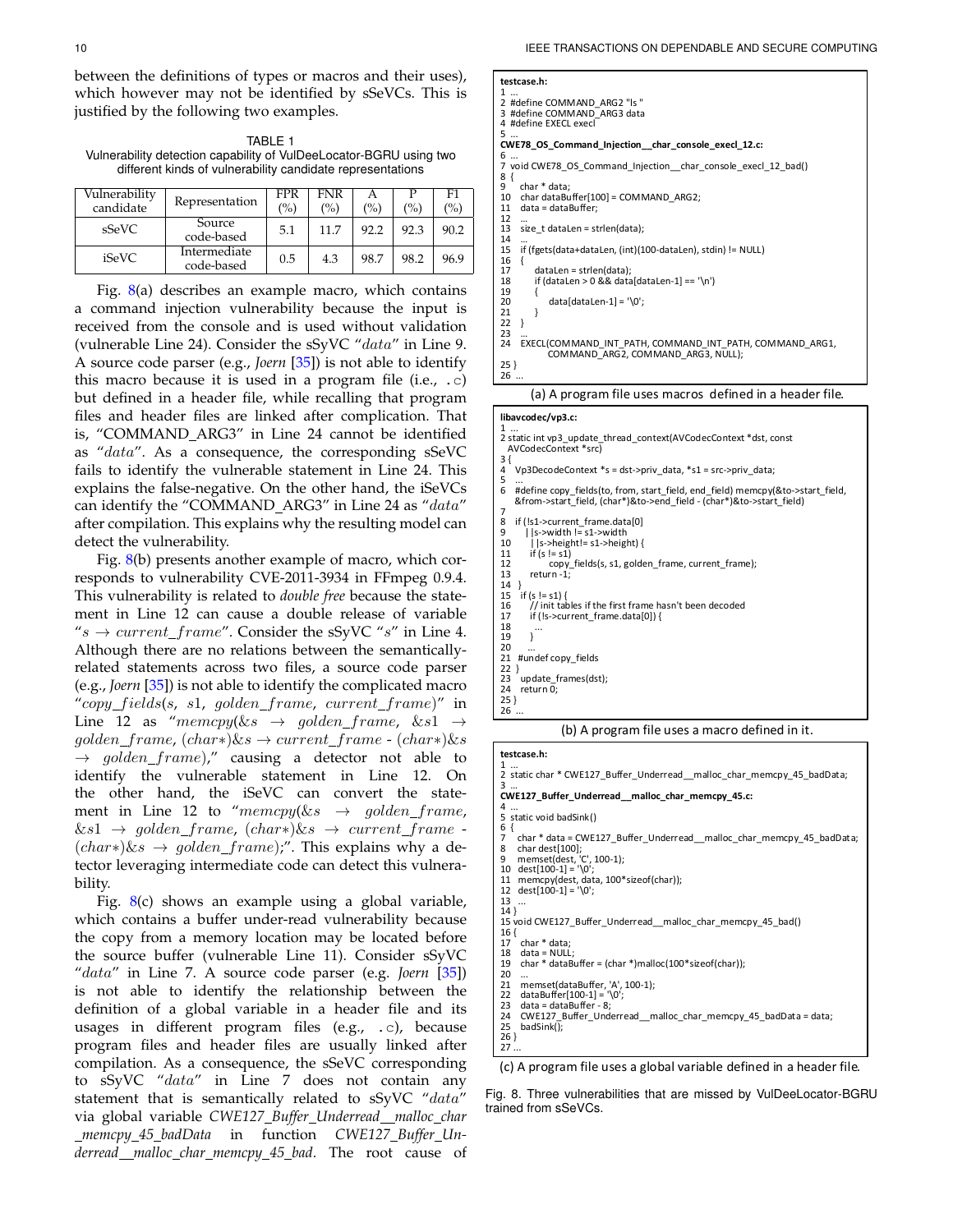the vulnerability is that the data pointer points to a memory address that is different from the allocated memory buffer (Line 23), which is defined in function *CWE127 Buffer Underread malloc char memcpy 45 bad*.

This explains why the vulnerability is missed. However, the model learned from iSeVCs can identify and accommodate these statements because they are semantically related to the global variable.

**Impact of imbalanced data processing.** Because of the 1:3 imbalance of vulnerable to non-vulnerable iSeVCs, we use the under-sampling method NearMiss-2 [\[36\]](#page-15-18) and the oversampling method SMOTE [\[37\]](#page-15-19) to evaluate the impact of imbalanced data processing. For this purpose, we need to extend the five metrics defined in Section [6.1](#page-7-1) for vulnerable class to non-vulnerable class, denoted by FPR', FNR', A', P', and F1', respectively.

TABLE 2

<span id="page-10-0"></span>The effectiveness of VulDeeLocator-BGRU with and without imbalanced data processing for vulnerable and non-vulnerable classes

|                | Imbalanced data<br>processing method | None | NearMiss-2 | <b>SMOTE</b> |
|----------------|--------------------------------------|------|------------|--------------|
|                | FPR $(\%)$                           | 0.5  | 30.3       | 0.5          |
| Vulnerable     | FNR(%)                               | 4.3  | 15.7       | 3.8          |
| class          | A $(%)$                              | 98.7 | 72.9       | 98.8         |
|                | P (%)                                | 98.2 | 43.6       | 98.2         |
|                | $F1($ %)                             | 96.9 | 57.5       | 97.2         |
|                | $FPR'$ (%)                           | 4.3  | 15.7       | 3.8          |
| Non-vulnerable | $FNR'$ (%)                           | 0.5  | 30.3       | 0.5          |
| class          | (%)<br>A′                            | 98.7 | 72.9       | 98.8         |
|                | D'<br>$\%)$                          | 98.8 | 94.1       | 98.9         |
|                | $\frac{1}{2}$<br>F1′                 | 99.2 | 80.1       | 99.2         |

Table [2](#page-10-0) shows the effectiveness of VulDeeLocator-BGRU (using iSeVC) with and without imbalanced data processing for vulnerable and non-vulnerable classes. For the vulnerable class, we observe that under-sampling incurs (for example) a 39.4% lower F1-measure when compared with no imbalanced data processing ("None"). This means that undersampling non-vulnerable iSeVCs substantially decreases the detector's effectiveness because of the reduction in data. Over-sampling the vulnerable class incurs (for example) a 0.3% higher F1-measure when compared with no imbalanced data processing, at the price of a higher training time (83,216.2 vs. 51,602.8 seconds). For the non-vulnerable class, we observe a similar phenomenon. The non-vulnerable class does not achieve a significantly higher F1-measure than the vulnerable class in the absence of imbalanced data processing, meaning that the model is not obviously biased towards the non-vulnerable class despite that it has more iSeVCs. In summary, the imbalanced data processing techniques we experimented with are not significant in this specific setting, perhaps because the ratio 1:3 is not severe enough.

**Impact of selecting training set.** In order to determine whether different selections of training set would impact the evaluation result, we randomly select 80% of the synthetic and academic programs and 80% of the real-world programs as training programs for 5 times, and perform a stratified 10-fold cross-validation to train VulDeeLocator-BGRU (using iSeVC). In each 10-fold cross-validation, we obtain 10 values of FPR, FNR, accuracy, precision, and F1 corresponding to the 10 validation sets. We perform a statistical significance test using the  $t$ -test  $[38]$  to determine whether or not the differences among the 5 random 10-fold cross validations are statistically significant. Recall

that differences are considered statistically significant if the significance level (i.e., the  $p$ -value) is less than or equal to 0.05 (the 95% confidence level). Consider the overall effectiveness F1-measure as an example, Table [3](#page-10-1) shows the means and standard deviations of the F1-measures for 5 random 10-fold cross-validations. Using the first 10-fold cross-validation as the baseline, the p-value column shows the results of the statistical significance test. We observe that all *-values are greater than 0.05, meaning that the* differences among the 5 random 10-fold cross-validations are not considered statistically significant. Therefore, we use one stratified 10-fold cross-validation in the subsequent experiments.

<span id="page-10-1"></span>

| TABLE 3                                                       |  |
|---------------------------------------------------------------|--|
| F1-measures of VulDeeLocator-BGRU for different training sets |  |

| #training sets | Mean    | Standard deviation | $p$ -value |
|----------------|---------|--------------------|------------|
|                | 91.50   | 1.00               |            |
|                | 90.59   | 1.25               | 0.09       |
|                | 90.89   | 0.82               | 0.15       |
|                | 90.55   | 1.21               | በ በ7       |
|                | $-1.93$ | 1.88               |            |

*Insight 1.* VulDeeLocator leveraging intermediate codebased representation is substantially more effective than VulDeeLocator using source code-based representation, owing to the aforementioned two advantages of intermediate code-based representation.

## **6.6 Experiments for Answering RQ2**

In order to see the capability of BRNN-vdl in locating vulnerabilities, we conduct experiments to compare BRNNvdl and BRNN while using two types of vulnerability candidates (i.e., source code-based sSeVCs vs. intermediate code-based iSeVCs as specified in Section [6.5\)](#page-8-0) and the target programs in Test-set-1 for test. In what follows, we report the experimental results of using BGRU to instantiate BRNN, while noting that similar results are observed when using BLSTM to instantiate BRNN.

<span id="page-10-2"></span>TABLE 4 Comparing BRNN-vdl with BRNN (more specifically, BGRU-vdl vs. BGRU), where IoU is averaged over the IoUs measured between the detected vulnerable code and the ground-truth vulnerable code in the test data and |V| is the average number of detected vulnerable lines of source code.

| Vulnerability |             | FPR  | <b>FNR</b> | А    |      | F1   | IoU  |                         |
|---------------|-------------|------|------------|------|------|------|------|-------------------------|
| candidate     | Model       | (%)  | (%)        | (%)  | (%)  | (%)  | (%)  | $\mathsf{ \mathsf{V} }$ |
| sSeVC         | <b>BRNN</b> | 5.1  | 11.7       | 92.2 | 92.3 | 90.2 | 25.1 |                         |
|               | -vdl        |      |            |      |      |      |      | 2.5                     |
|               | <b>BRNN</b> | 10.1 | 12.2       | 89.0 | 84.2 | 86.0 | 8.4  | 17.7                    |
|               | <b>BRNN</b> |      | 3.8        | 98.8 | 98.2 | 97.2 | 36.3 |                         |
| iSeVC         | -vdl        | 0.5  |            |      |      |      |      | 2.6                     |
|               | <b>BRNN</b> | 2.3  | 5.4        | 97.0 | 92.0 | 93.3 | 10.1 | 19.9                    |

Table [4](#page-10-2) presents the comparison. (i) The BRNN model with sSeVC is the vulnerability detector known as SySeVR [\[17\]](#page-15-5); (ii) the BRNN-vdl model with sSeVC is a variant of our proposed VulDeeLocator by adapting it to deal with source code; (iii) the BRNN model with iSeVC is a variant of SySeVR by adapting it to deal with intermediate code; (iv) the BRNN-vdl model with iSeVC is our proposed VulDee-Locator. For locating vulnerabilities, BRNN-vdl achieves, on average, a 21.5% higher IoU than BRNN because the number of detected vulnerable lines of code is 2.6 for BRNNvdl and 18.8 for BRNN on average. This can be explained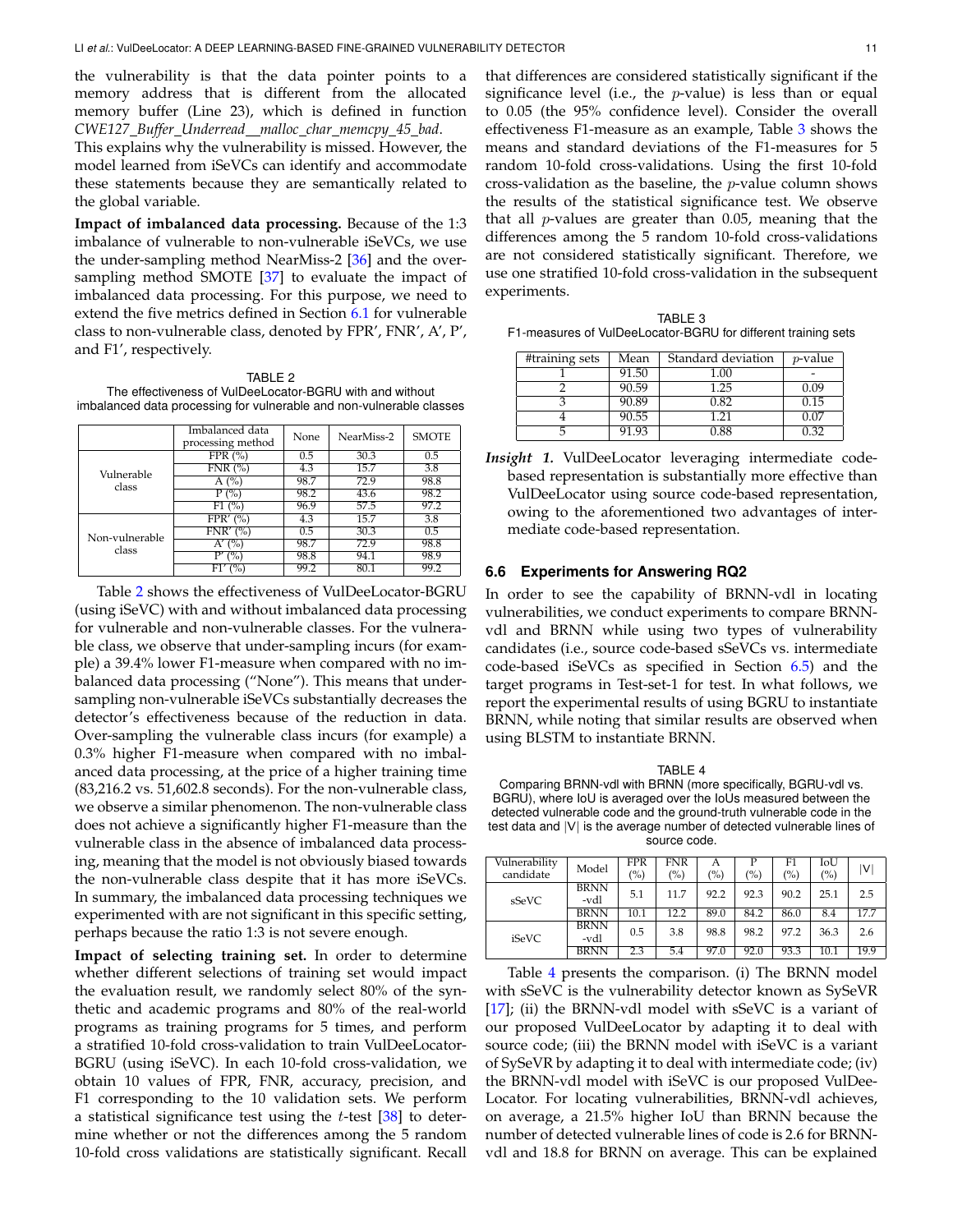by the fact that BRNN preserves the input granularity in its output, while BRNN-vdl reduces the input lines of code to much smaller lines of code in its output. This "granularity refinement" is accomplished by the "vdl" part. In terms of vulnerability detection capability, BRNN-vdl is better than BRNN, with a 5.0% lower false-positive rate, a 0.5% higher false-negative rate, and a 4.2% higher F1-measure when using sSeVCs as vulnerability candidates, and with a 1.8% lower false-positive rate, a 1.6% false-negative rate, and a 3.9% higher F1-measure when using iSeVCs as vulnerability candidates. This means that "vdl" can somewhat improve the vulnerability detection capability. This leads to:

*Insight 2.* BRNN-vdl achieves a substantially higher vulnerability locating precision and a somewhat higher vulnerability detection capability than BRNN.

## <span id="page-11-0"></span>**6.7 Experiments for Answering RQ3**

In order to evaluate the effectiveness and preciseness of VulDeeLocator in detecting vulnerabilities with known ground truth, we compare two instances of VulDeeLocator and some state-of-the-art vulnerability detectors in terms of their capabilities in detecting and locating vulnerabilities in target programs with known ground truth.

We use the target programs in Test-set-1 and Testset-2 for test. Table [5](#page-12-0) summarizes the experimental results. We observe that on average, VulDeeLocator-BGRU simultaneously achieves a 4.0% lower false-negative rate, a 2.3% higher F1-measure, and an 8.3% higher IoU, than VulDeeLocator-BLSTM. The higher locating precision may be attributed to the fact that BGRU uses fewer parameters, possibly making it easier to "refine" the output. We observe that the false-negative rates are higher than the false-positive rates, where the higher false-negative rates may be caused by the inadequate coverage of vulnerability syntax characteristics and vulnerability types in the training data. When compared with Test-set-1, Test-set-2 makes VulDeeLocator achieve an 11.5% higher false-positive rate, a 20.2% higher false-negative rate, an 18.3% lower F1 measure, and a 2.8% lower IoU on average. This is caused by the fact that there are more different features between the training set and Test-set-2. For source code- and rulebased vulnerability detectors, we consider the open source tool Flawfinder [\[5\]](#page-14-3) and the commercial product Checkmarx [\[6\]](#page-14-7). For intermediate code- and rule-based vulnerability detectors, we consider the commercial product Fortify [\[7\]](#page-14-8). For binary code- and rule-based vulnerability detectors, we consider the open source taint-style vulnerability detector Saluki [\[39\]](#page-15-21). For deep learning-based vulnerability detectors, we consider VulDeePecker [\[16\]](#page-15-1), which is designed to detect vulnerabilities related to library/API function calls, and SySeVR [\[17\]](#page-15-5), which is designed to detect multiple types of vulnerabilities. The implementations of these two tools are obtained from their authors (via private communications). We choose these systems for comparison because they are the state-of-the-art and/or available to us.

Table [5](#page-12-0) summarizes the comparison with state-of-the-art pattern-based vulnerability detectors. We make the following observations. **(i)** Source code- and rule-based vulnerability detector Flawfinder incurs prohibitively high falsenegative rate, which can be attributed to the inadequacy of its parser and patterns [\[40\]](#page-15-22). **(ii)** Source code- and rule-based vulnerability detector Checkmarx incurs prohibitively high false-positive rate and false-negative rate despite its use of data-flow analysis; this ineffectiveness can be attributed to the inadequacy of human-written rules. This justifies why we only use the Checkmarx rules to extract sSyVCs as a starting point for vulnerability detection. **(iii)** Intermediate code- and rule-based vulnerability detector Fortify, which uses a data-flow analysis, incurs very high false-positive rate and false-negative rate, but is better than Checkmarx, suggesting that rules based on intermediate code can indeed accommodate more useful information than rules based on source code. **(iv)** Binary code- and rule-based vulnerability detector Saluki is more effective than the other rule-based vulnerability detectors because it uses a taint analysis, but is still less effective than deep learning-based detectors. Its false negatives and false positives are caused by the incomplete vulnerability rules it used. **(v)** Deep learningbased detector VulDeePecker is much less effective than deep learning-based SySeVR because the former can only cope with the class of vulnerabilities related to library/API function calls [\[16\]](#page-15-1), but SySeVR can cope with multiple classes of vulnerabilities [\[17\]](#page-15-5). **(vi)** VulDeeLocator-BGRU achieves respectively a 9.8%, 7.9%, and 8.2% improvement over SySeVR in F1-measure, false-positive rate, and falsenegative rate on average, because it can accommodate more semantic information conveyed by intermediate code. **(vii)** Rule-based vulnerability detectors (i.e., Flawfinder, Checkmarx, Fortify, and Saluki) achieve an IoU of 28.5% on average, but their low overall effectiveness (F1-measure) hinders their usefulness. **(viii)** The IoUs of VulDeeLocator-BLSTM and VulDeeLocator-BGRU are much higher than that of VulDeePecker and SySeVR, because the average number of detected vulnerable lines of code is 2.8 for VulDeeLocator-BLSTM and 3.1 for VulDeeLocator-BGRU, while noting that their counterparts are 56.7 for VulDeePecker and 56.6 for SySeVR. The high vulnerability locating precision can be attributed to the vdl-part of BRNN-vdl. **(ix)** The effectiveness of VulDeePecker and SySeVR when applied to Test-set-2 are much lower than their counterparts when applied to Test-set-1, because the training set has more synthetic and academic programs than real-world programs.

**User study.** In order to help assess the usability of VulDee-Locator, we perform a user study on VulDeeLocator vs. Sy-SeVR [\[17\]](#page-15-5) (i.e., the best state-of-the-art vulnerability detector in Table [5\)](#page-12-0), according to the following 4 attributes.

- *Self-containment*: This means that the output code fragment of the vulnerability detector is selfcontained, meaning that the code fragment itself is sufficient for a user to understand the vulnerability.
- *Localizability*: The vulnerable lines of code can be identified from the output of the vulnerability detector.
- *Explainability*: This is the extent at which a user can explain why the detected vulnerability is indeed a vulnerability.
- *Reparability*: This is the extent at which a user can come up with a patch to the detected vulnerability.

The scale of each attribute score is defined as  $\{1, 2, 3, 4, 5\}$ .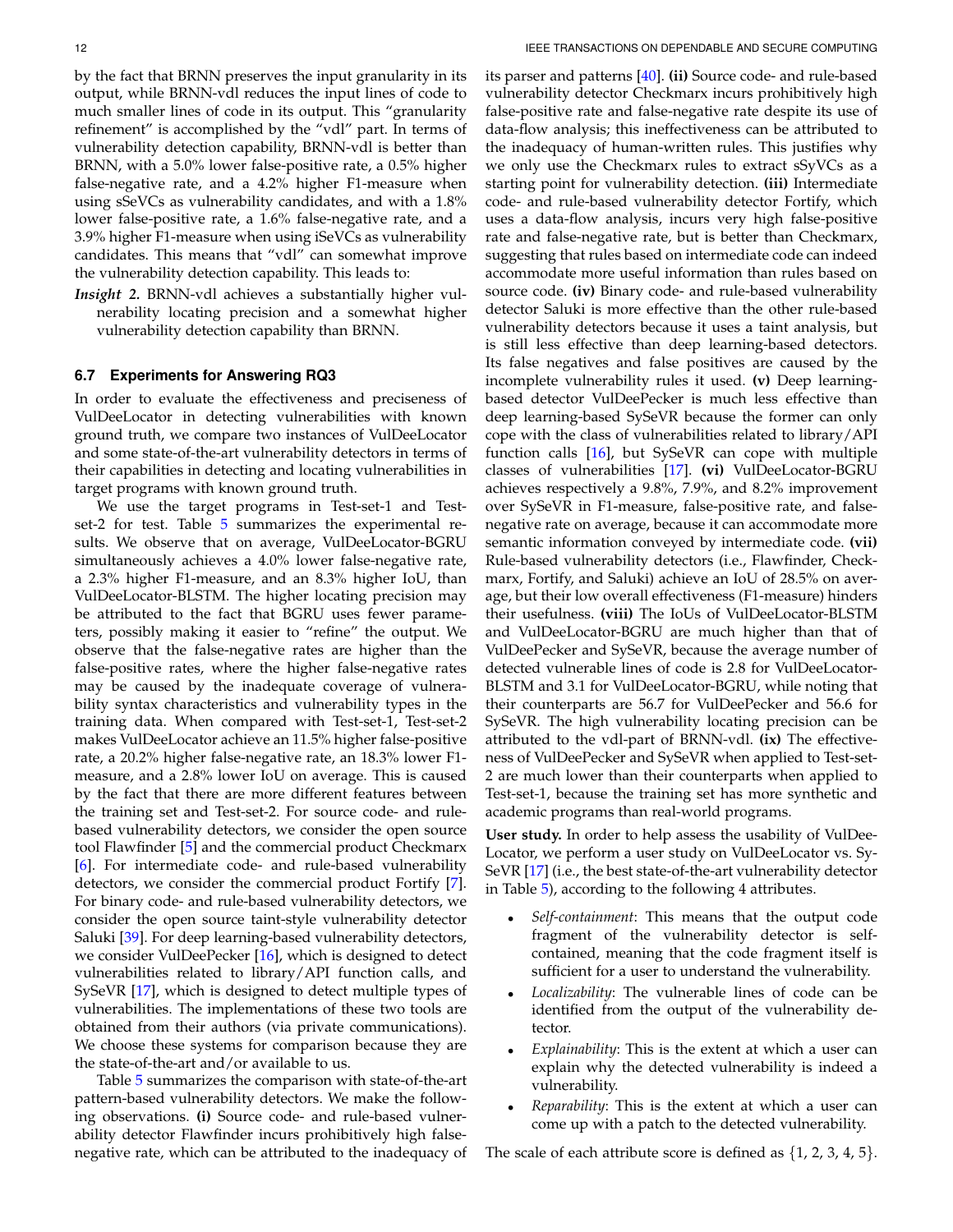TABLE 5

<span id="page-12-0"></span>

| Effectiveness of VulDeeLocator-BLSTM, VulDeeLocator-BGRU, and state-of-the-art vulnerability detectors, where IoU is averaged over the IoUs   |
|-----------------------------------------------------------------------------------------------------------------------------------------------|
| measured between the detected vulnerable code and the ground-truth vulnerable code in the test data and  V  is the average number of detected |
| vulnerable lines of source code.                                                                                                              |

| Method                                   | Test set   | FPR $(\% )$       | FNR(%)                                   | A $(%)$ | $P(\%)$ | F1(%) | $IoU$ $(\%)$ | V    |
|------------------------------------------|------------|-------------------|------------------------------------------|---------|---------|-------|--------------|------|
| VulDeeLocator with two instances of BRNN |            |                   |                                          |         |         |       |              |      |
| VulDeeLocator                            | Test-set-1 | 0.5               | 7.8                                      | 97.7    | 98.5    | 95.2  | 27.1         | 2.1  |
| -BLSTM                                   | Test-set-2 | 12.0              | 28.0                                     | 81.0    | 81.8    | 76.6  | 25.2         | 3.4  |
| VulDeeLocator                            | Test-set-1 | 0.5               | 3.8                                      | 98.8    | 98.2    | 97.2  | 36.3         | 2.6  |
| -BGRU                                    | Test-set-2 | 12.0              | 24.0                                     | 82.8    | 82.6    | 79.2  | 32.6         | 3.5  |
|                                          |            |                   | State-of-the-art vulnerability detectors |         |         |       |              |      |
| Flawfinder                               | Test-set-1 | $\overline{10.5}$ | 83.7                                     | 61.6    | 48.9    | 24.5  | 38.4         | 5.0  |
|                                          | Test-set-2 | 24.2              | 78.2                                     | 53.6    | 38.5    | 27.8  | 35.7         | 5.4  |
| Checkmarx                                | Test-set-1 | 72.8              | 54.4                                     | 39.1    | 27.9    | 34.6  | 26.5         | 4.1  |
|                                          | Test-set-2 | 66.7              | 56.5                                     | 37.5    | 31.2    | 36.4  | 18.1         | 6.3  |
| Fortify                                  | Test-set-1 | 37.0              | 54.0                                     | 56.5    | 43.4    | 44.6  | 30.9         | 2.4  |
|                                          | Test-set-2 | 42.4              | 47.8                                     | 55.4    | 46.2    | 49.0  | 30.5         | 2.9  |
| Saluki                                   | Test-set-1 | 10.3              | 31.3                                     | 85.1    | 64.9    | 66.8  | 23.7         | 2.4  |
|                                          | Test-set-2 | 18.2              | 39.1                                     | 73.2    | 70.0    | 65.1  | 24.0         | 2.6  |
| VulDeePecker                             | Test-set-1 | 7.9               | 49.4                                     | 51.0    | 91.9    | 65.2  | 9.0          | 14.5 |
|                                          | Test-set-2 | 21.2              | 48.0                                     | 67.2    | 65.0    | 57.8  | 8.5          | 98.8 |
|                                          | Test-set-1 | 10.1              | 12.2                                     | 89.0    | 84.2    | 86.0  | 8.4          | 17.7 |
| SySeVR                                   | Test-set-2 | 18.2              | 32.0                                     | 75.9    | 73.9    | 70.8  | 8.0          | 95.4 |

The overall score of an output code fragment is the average of the 4 attribute scores. The higher the overall score, the better the vulnerability detector. We randomly select 20 vulnerabilities that are correctly detected by VulDeeLocator and 20 vulnerabilities that are correctly detected by SySeVR (i.e., they are all true-positives); and we ask 6 computer science students, including 3 senior undergraduate and 3 graduate students, to score each of them according to the aforementioned 4 attributes. Fig. [9](#page-12-2) presents the boxplots of the 4 attributes score and the overall score. We observe that the median scores of most attributes for VulDeeLocator are higher  $(≥ 2.0)$  than those for SySeVR, except for self-containment (which is similar in both cases). We also observe that the mean scores of most attributes for VulDeeLocator are higher than those for SySeVR, except for self-containment (which is similar in both cases). The mean overall score for VulDeeLocator (i.e., 4.1) is much higher than that for SySeVR (i.e., 2.3), indicating that VulDee-Locator is better in helping users locate, understand, and fix vulnerabilities. This can be explained by the fact that VulDeeLocator can produce a more focused set of code that contains a vulnerability. In summary, we draw: information with the median society. The positives for vulnerability is the three than the positive standard in the signal society the standard and the median society of most attributes for vulnerability is signal in both

*Insight 3.* VulDeeLocator is more effective than the state-of-the-art pattern-based vulnerability detectors in detecting and locating vulnerabilities. In particular, VulDeeLocator-BGRU achieves a 4.2X higher locating precision than vulnerability detector SySeVR on average.

#### <span id="page-12-1"></span>**6.8 Experiments for Answering RQ4**

In order to show the effectiveness and preciseness of VulDeeLocator in detecting and locating vulnerabilities in real-world software products, we apply VulDeeLocator-BGRU, which is the most effective instance of VulDeeLocator, to detect vulnerabilities reported in the NVD between 2017 and 2019, in 3 real-world software products (i.e., FFmpeg 2.8.2, Wireshark 2.0.5, and Libav 9.10), which are unknown vulnerabilities with respect to the vulnerabilities contained in the training set. Since we need to manually



(b) Scores for SySeVR

<span id="page-12-2"></span>Fig. 9. Boxplots of the attribute score and the overall score for VulDee-Locator vs. SySeVR, where the solid red line indicates the median and the dashed blue line indicates the mean.

detectors, which is a time- and labor-consuming process, we randomly select 200 (out of the 14,299) program files from the main modules of the aforementioned 3 software products, and apply the 5 representative vulnerability detectors (with higher effectiveness as shown in Section [6.7\)](#page-11-0) to those program files. We collect all of the vulnerabilities detected by the 5 detectors from the 200 program files and use them as the "overall set". We then manually examine them to identify false positives and further remove the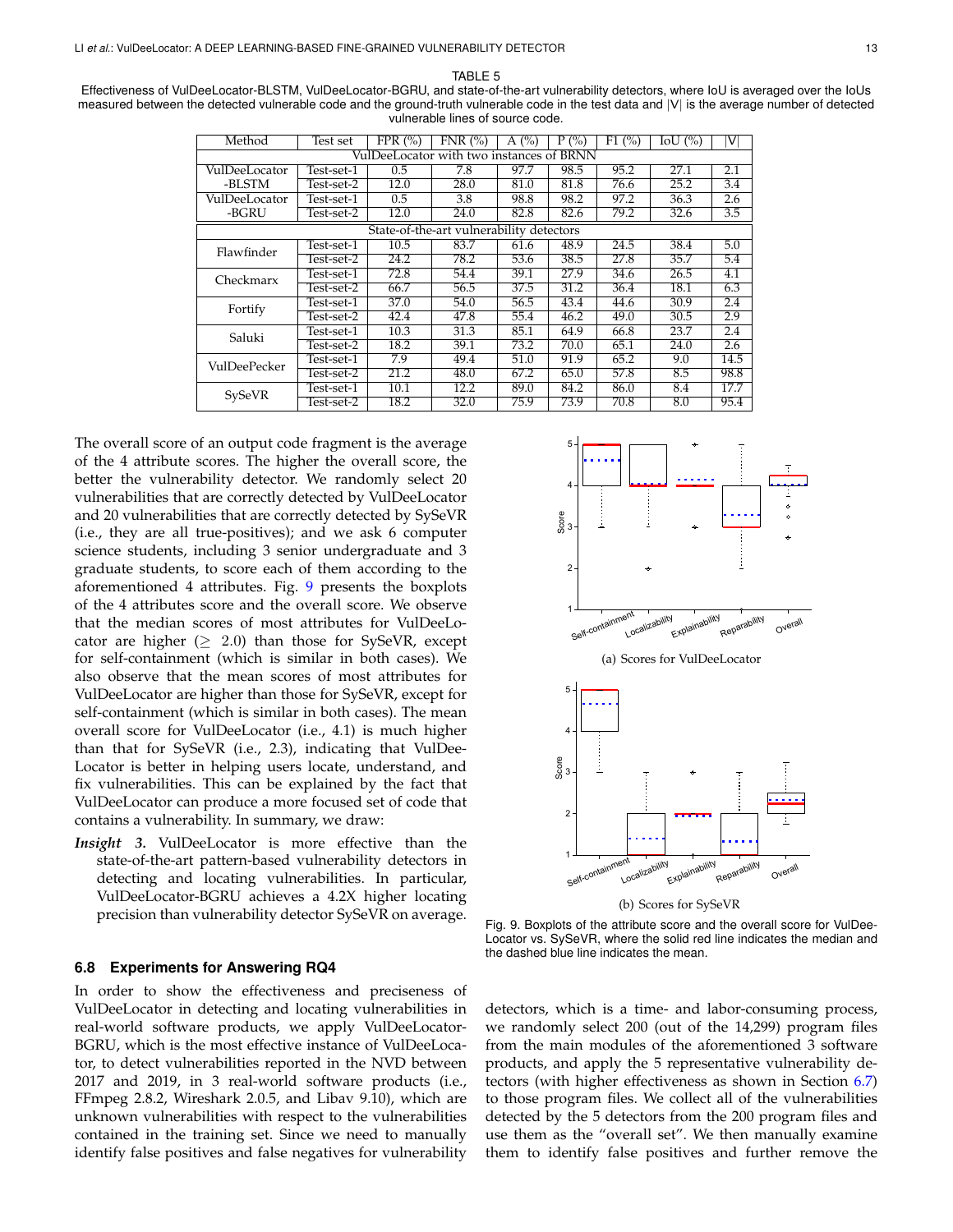vulnerabilities reported in the NVD prior to 2017. The experimental results are presented in Table [6.](#page-13-2) Among the 5 detectors, VulDeeLocator-BGRU is the most effective. Specifically, VulDeeLocator-BGRU detects 22 vulnerabilities from the 200 program files, including 18 confirmed vulnerabilities (i.e., trust positives) and 4 false positives, while missing 5 vulnerabilities. Among the other 4 detectors, SySeVR achieves the highest F1 but the lowest IoU. The low precise location of SySeVR is caused by the large average number of detected vulnerable lines of code (i.e., on average, 76.2 lines of code per detected vulnerability), which is in sharp contrast to VulDeeLocator's average number of detected vulnerable lines of code (i.e., on average, 3.8 lines of code per detected vulnerability).

Table [7](#page-13-3) describes the vulnerabilities that are confirmed or missed by VulDeeLocator-BGRU. Among 18 confirmed one, 2 belong to Libav 9.10 and are not reported in the NVD but have been "silently" patched by the vendor when releasing newer versions. For example, the vulnerability in matroskadec.c is a use-after-free vulnerability related to pointer "tracks;" this vulnerability is not reported in the NVD but has been "silently" patched by the vendor when releasing Libav 9.18 and later versions.

*Insight 4.* VulDeeLocator can detect and pinpoint vulnerabilities in real-world software products.

#### TABLE 6

<span id="page-13-2"></span>Effectiveness of vulnerability detectors when applied to the 200 program files that are selected from the 3 real-world software products, where  $|V|$  is the average number of detected vulnerable lines of code.

| Method                 | <b>FPR</b><br>$\left(\%\right)$ | <b>FNR</b><br>$\frac{(0)}{0}$ | Α<br>(%) | P<br>$\binom{0}{0}$ | F1<br>$\binom{0}{0}$ | IoU<br>(%) | V                |
|------------------------|---------------------------------|-------------------------------|----------|---------------------|----------------------|------------|------------------|
| VulDeeLocator<br>-BGRU | 12.1                            | 21.7                          | 83.9     | 81.8                | 80.0                 | 30.2       | 3.8              |
| Checkmarx              | 60.6                            | 56.5                          | 41.1     | 33.3                | 37.7                 | 24.2       | 6.0              |
| Fortify                | 45.5                            | 47.8                          | 53.6     | 44.4                | $\overline{48.0}$    | 28.1       | 2.7              |
| Saluki                 | 21.2                            | 39.1                          | 71.4     | 66.7                | 63.6                 | 25.2       | $\overline{3.2}$ |
| <b>SySeVR</b>          | 18.1                            | 34.8                          | 77.0     | 71.4                | 68.2                 | 8.5        | 76.2             |

<span id="page-13-3"></span>TABLE 7 The 18 vulnerabilities that are correctly detected and the 5 vulnerabilities that are missed by VulDeeLocator-BGRU (from the 200 program files)

| Target     | <b>CVE ID</b>    | Vulnerable file        | Status        |
|------------|------------------|------------------------|---------------|
| product    |                  |                        |               |
|            | CVE-2017-9608    | /dnxhd_parser.c        | Confirmed     |
|            | CVE-2018-14394   | /movenc.c              | Confirmed     |
| FFmpeg     | CVE-2018-14395   | /movenc.c              | Confirmed     |
| 2.8.2      | CVE-2018-1999010 | $\ldots$ /mms.c        | Confirmed     |
|            | CVE-2019-12730   | /aadec.c               | Confirmed     |
|            | CVE-2017-9996    | /cdxl.c                | <b>Missed</b> |
|            | CVE-2017-6467    | /rmap.c                | Confirmed     |
|            | CVE-2017-6468    | /netscaler.c           | Confirmed     |
|            | CVE-2017-6470    | /packet-iax2.c         | Confirmed     |
|            | CVE-2017-6474    | /netscaler.c           | Confirmed     |
| Wireshark  | CVE-2017-7700    | /netscaler.c           | Confirmed     |
| 2.0.5      | CVE-2017-9345    | /packet-dns.c          | Confirmed     |
|            | CVE-2017-11410   | /packet-wbxml.c        | Confirmed     |
|            | CVE-2017-11411   | /packet-opensafety.c   | Confirmed     |
|            | CVE-2017-13767   | /packet-msdp.c         | Confirmed     |
|            | CVE-2017-9344    | /packet-btl2cap.c      | Missed        |
|            | CVE-2017-13766   | /packet-dcerpc-pn-io.c | Missed        |
|            |                  | /matroska-dec.c        | Confirmed     |
|            |                  | $\ldots$ /pngdsp.c     | Confirmed     |
| Libay 9.10 | CVE-2018-5766    | /avpacket.c            | Confirmed     |
|            | CVE-2018-5684    | $\ldots$ /mov.c        | Confirmed     |
|            | CVE-2017-16803   | /smacker.c             | Missed        |
|            | CVE-2017-9051    | /nsydec.c              | Missed        |

# <span id="page-13-0"></span>**7 LIMITATIONS**

This study has several limitations. **First**, the design of VulDeeLocator focuses on detecting vulnerabilities in C source programs because (i) we want to demonstrate the feasibility of VulDeeLocator and (ii) the tools we leverage happen to support C. Extending VulDeeLocator to accommodate other programming languages is an interesting future work. **Second**, VulDeeLocator requires to compile program source code into intermediate code, and cannot be used when a program source code cannot be compiled. **Third**, the four kinds of vulnerability syntax characteristics used by VulDeeLocator can cover 98.3% of vulnerable programs collected from NVD and SARD. This 98.3% coverage should be used with caution because (i) for the NVD data, we only use the lines of code that are deleted or moved in a diff file as the location of a vulnerability (i.e., we did not consider those vulnerabilities whose diff files only involve line additions), and (ii) the SARD data may not be representative of realworld software products. It is an open problem to identify more complete vulnerability syntax characteristics. **Fourth**, our case study uses BRNN-vdl to instantiate VulDeeLocator to demonstrate feasibility. Tailored neural networks need to be designed for vulnerability detection purposes. **Fifth**, VulDeeLocator, as a static vulnerability detector, cannot accurately detect vulnerabilities that depend on dynamic information during program running. **Sixth**, we can partly explain the effectiveness of VulDeeLocator, but much more research needs to be done in this direction of *explainability*.

# <span id="page-13-1"></span>**8 RELATED WORK**

**Prior work on static vulnerability detection.** The present study belongs to static vulnerability detection, which includes *code similarity-based* methods and *pattern-based* methods. Code similarity-based methods [\[2](#page-14-1)[–4\]](#page-14-2) can achieve a high locating precision when they indeed detect vulnerabilities, but have a high false-negative rate because many vulnerabilities are not caused by code cloning [\[16\]](#page-15-1). Pattern-based vulnerability detection methods can be further divided into *rule-based* ones and *machine learning-based* ones. Rule-based methods use analyst-generated rules to detect vulnerabilities, including (i) open source tools (e.g., Flawfinder [\[5\]](#page-14-3)) and commercial tools (e.g., Checkmarx [\[6\]](#page-14-7)), which operate on program source code, and (ii) Fortify and Coverity [\[7,](#page-14-8) [8\]](#page-14-9), which operate on intermediate code. These tools have high false-positives or false-negatives [\[40\]](#page-15-22). Machine learningbased methods aim to detect vulnerabilities using patterns learned from analyst-defined feature representations of vulnerabilities [\[11](#page-14-5)[–15,](#page-15-0) [25\]](#page-15-7) or "raw" feature representations via deep learning [\[16–](#page-15-1)[23\]](#page-15-4). These methods detect vulnerabilities at coarse granularities (e.g., program [\[13\]](#page-14-10), component [\[12\]](#page-14-11), function [\[11,](#page-14-5) [14,](#page-15-23) [19](#page-15-3)[–23\]](#page-15-4), and program slice [\[16–](#page-15-1)[18\]](#page-15-2)). In addition, there are some loosely related work, such as DeepSim [\[41\]](#page-15-24) in the sense of using intermediate representation but for Java code similarity and Instruction2vec [\[42\]](#page-15-25) in the sense of detecting vulnerabilities in binary code by modeling assembly code.

Among the detectors mentioned above, VulDeePecker [\[16\]](#page-15-1), SySeVR [\[17\]](#page-15-5), and  $\mu$ VulDeePecker [\[18\]](#page-15-2) are closely related to ours because they are also based on program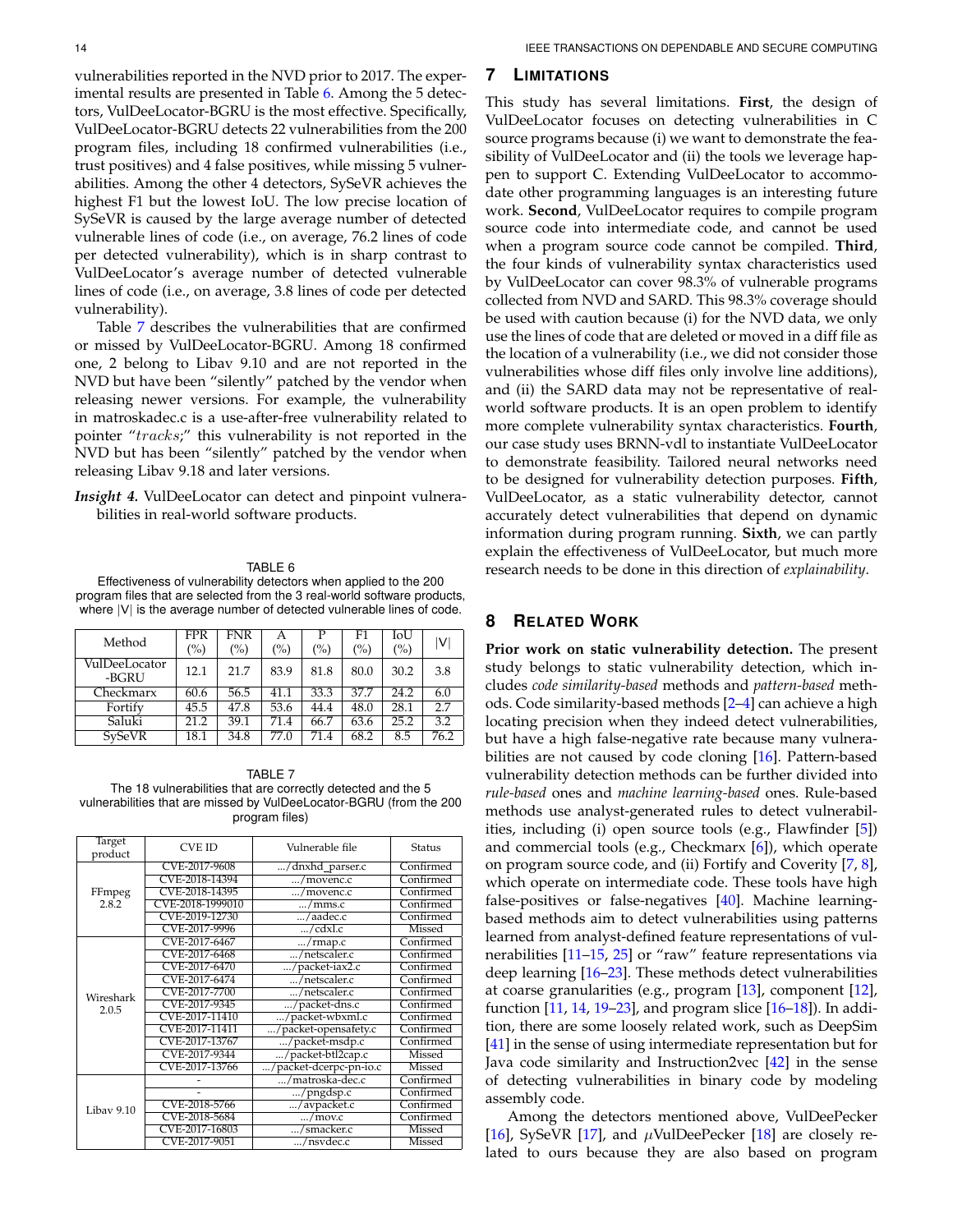slices. However, these detectors have little capability in accommodating semantic information (e.g., relations between the definitions of types and macros and their uses across files, and control flows and variable define-use relations). Moreover, they cannot precisely pin down the locations of vulnerabilities. Nevertheless,  $\mu$ VulDeePecker [\[18\]](#page-15-2) aims to detect specific types of vulnerabilities in source code. VulDeeLocater moves a significant step forward by tackling the newly articulated requirements of achieving high detection capability and high locating precision in vulnerability detection.

**Prior work on dynamic vulnerability detection.** Dynamic vulnerability detection, including dynamic symbolic execution  $[43]$  and fuzzing  $[44]$ , is complementary to static vulnerability detection and is often used to detect vulnerabilities in binary code. These methods explore program execution paths to identify the inputs that make the program exhibit unsafe operations (e.g., crashing). These methods leverage some finite sets of execution traces to determine whether or not a program is buggy or vulnerable, meaning that they may miss many vulnerabilities. In contrast, VulDeeLocator can scan various paths in the program and can possibly detect more vulnerabilities.

**Prior work on bug detection.** Since vulnerabilities can be seen as a special kind of bugs [\[45\]](#page-15-28), we briefly review prior studies on bug detectors. Similar to vulnerability detection, there are two detection methods: static vs. dynamic. Static methods often use information retrieval techniques together with bug reports to detect bugs in source code (e.g., [\[46\]](#page-15-29)). Dynamic methods include: spectrum-based methods [\[47\]](#page-16-0), which examine pass-and-fail execution traces to determine whether or not a line of source code has a bug; mutationbased methods [\[48\]](#page-16-1), which consider whether or not the execution of a line of code affects the result of a test case. However, bug detection methods cannot be used to detect vulnerabilities because (i) bugs are not necessarily vulnerabilities and (ii) bug detection methods often rely on bug reports or test cases.

## <span id="page-14-6"></span>**9 CONCLUSION**

We explicitly articulated two requirements for vulnerability detectors: simultaneously achieving high locating precision and high detection capability. We presented VulDeeLocator as the first deep learning-based vulnerability detector that can satisfy these two requirements when detecting vulnerabilities in C programs. We overcame two technical challenges — capturing semantic information in programs (e.g. relations between the definitions of types and macros and their uses across files, and control flows and variable define-use relations) — by introducing the idea of granularity refinement and leveraging the intermediate codebased representations. As one application, VulDeeLocator detected four vulnerabilities that were *not* reported in the NVD. The limitations of the present study offer interesting open problems for future research.

# **ACKNOWLEDGMENT**

We thank the reviewers for their constructive comments, which have guided us in improving the paper. We thank Jing Tang for collecting the real-world vulnerable programs and their patches. The authors from Huazhong University of Science and Technology and Hebei University were supported in part by the National Natural Science Foundation of China under Grant No. 61802106 and in part by the Natural Science Foundation of Hebei Province under Grant No. F2020201016. S. Xu was supported in part by ARO Grant #W911NF-17-1-0566 as well as NSF Grants #2122631 (previously #1814825) and #1736209. Any opinions, findings, conclusions or recommendations expressed in this work are those of the authors and do not reflect the views of the funding agencies in any sense.

# **REFERENCES**

- <span id="page-14-0"></span>[1] *CVE*, [http://cve.mitre.org/.](http://cve.mitre.org/)
- <span id="page-14-1"></span>[2] S. Kim, S. Woo, H. Lee, and H. Oh, "VUDDY: A scalable approach for vulnerable code clone discovery," in *Proceedings of 2017 IEEE Symposium on Security and Privacy, San Jose, CA, USA*, 2017, pp. 595–614.
- [3] J. Jang, A. Agrawal, and D. Brumley, "ReDeBug: Finding unpatched code clones in entire OS distributions," in *Proceedings of 2012 IEEE Symposium on Security and Privacy, San Francisco, California, USA*, 2012, pp. 48–62.
- <span id="page-14-2"></span>[4] Z. Li, D. Zou, S. Xu, H. Jin, H. Qi, and J. Hu, "VulPecker: An automated vulnerability detection system based on code similarity analysis," in *Proceedings of the 32nd Annual Conference on Computer Security Applications, Los Angeles, CA, USA*, 2016, pp. 201–213.
- <span id="page-14-3"></span>[5] *Flawfinder*, [https://dwheeler.com/flawfinder/.](https://dwheeler.com/flawfinder/)
- <span id="page-14-7"></span>[6] *Checkmarx*, [https://www.checkmarx.com/.](https://www.checkmarx.com/)
- <span id="page-14-8"></span>[7] *Fortify*, [https://www.microfocus.com/en-us/](https://www.microfocus.com/en-us/portfolio/application-security) [portfolio/application-security.](https://www.microfocus.com/en-us/portfolio/application-security)
- <span id="page-14-9"></span>[8] *Coverity*, [https://scan.coverity.com/.](https://scan.coverity.com/)
- [9] H. Liang, L. Wang, D. Wu, and J. Xu, "MLSA: a static bugs analysis tool based on LLVM IR," in *Proceedings of the 17th IEEE/ACIS International Conference on Software Engineering, Artificial Intelligence, Networking and Parallel/Distributed Computing, Shanghai, China*, 2016, pp. 407–412.
- <span id="page-14-4"></span>[10] Z. Fang, Q. Liu, Y. Zhang, K. Wang, Z. Wang, and Q. Wu, "A static technique for detecting input validation vulnerabilities in Android apps," *SCIENCE CHINA Information Sciences*, vol. 60, no. 5, pp. 052 111:1– 052 111:16, 2017.
- <span id="page-14-5"></span>[11] F. Yamaguchi, M. Lottmann, and K. Rieck, "Generalized vulnerability extrapolation using abstract syntax trees," in *Proceedings of the 28th Annual Computer Security Applications Conference, Orlando, FL, USA*, 2012, pp. 359–368.
- <span id="page-14-11"></span>[12] S. Neuhaus, T. Zimmermann, C. Holler, and A. Zeller, "Predicting vulnerable software components," in *Proceedings of 2007 ACM Conference on Computer and Communications Security, Alexandria, Virginia, USA*, 2007, pp. 529–540.
- <span id="page-14-10"></span>[13] G. Grieco, G. L. Grinblat, L. C. Uzal, S. Rawat, J. Feist, and L. Mounier, "Toward large-scale vulnerability discovery using machine learning," in *Proceedings of the 6th ACM on Conference on Data and Application Security and Privacy, New Orleans, LA, USA*, 2016, pp. 85–96.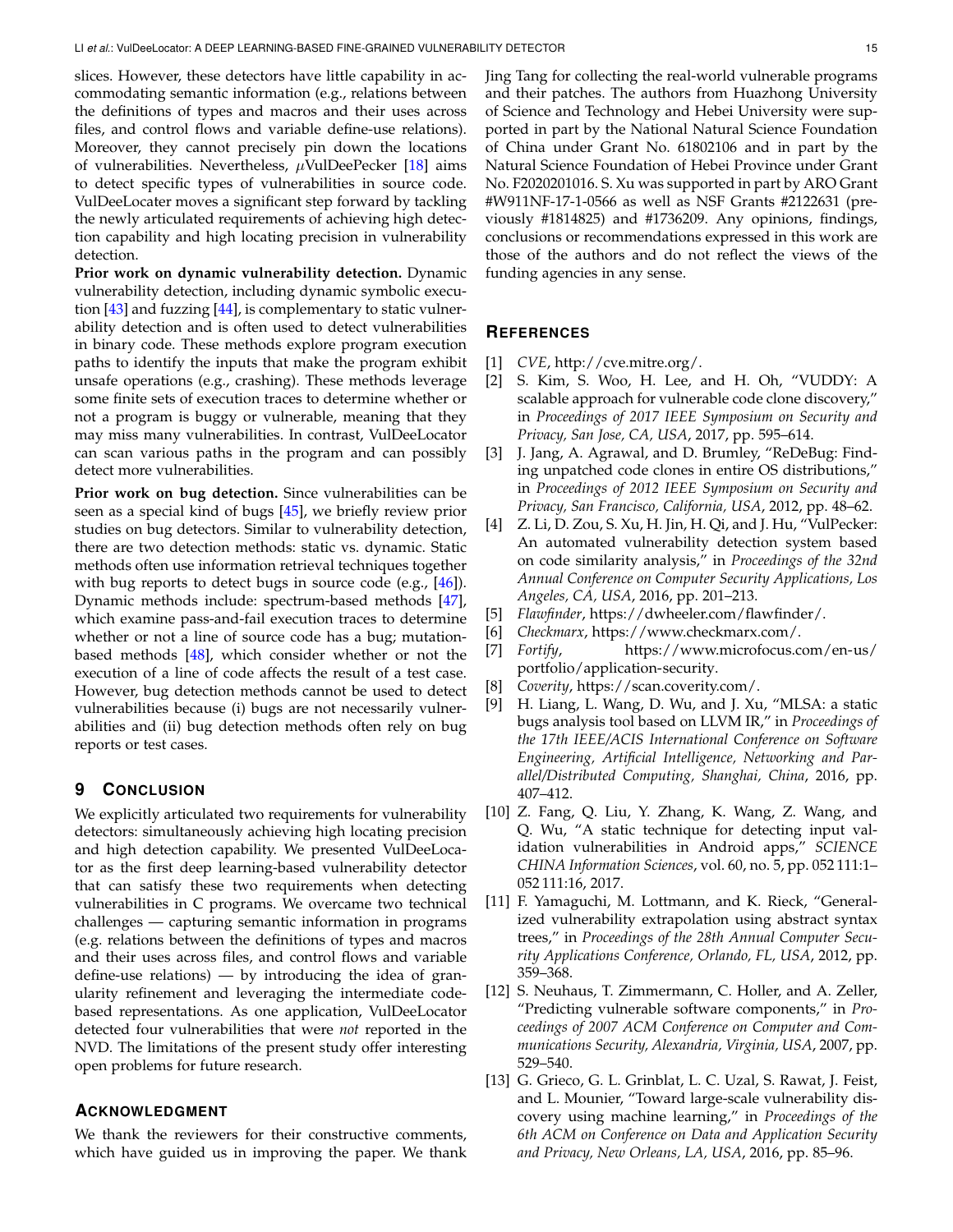- <span id="page-15-23"></span>[14] F. Yamaguchi, C. Wressnegger, H. Gascon, and K. Rieck, "Chucky: Exposing missing checks in source code for vulnerability discovery," in *Proceedings of 2013 ACM SIGSAC Conference on Computer and Communications Security, Berlin, Germany*, 2013, pp. 499–510.
- <span id="page-15-0"></span>[15] F. Yamaguchi, A. Maier, H. Gascon, and K. Rieck, "Automatic inference of search patterns for taint-style vulnerabilities," in *Proceedings of 2015 IEEE Symposium on Security and Privacy, San Jose, CA, USA*, 2015, pp. 797–812.
- <span id="page-15-1"></span>[16] Z. Li, D. Zou, S. Xu, X. Ou, H. Jin, S. Wang, Z. Deng, and Y. Zhong, "VulDeePecker: A deep learning-based system for vulnerability detection," in *Proceedings of the 25th Annual Network and Distributed System Security Symposium, San Diego, California, USA*, 2018.
- <span id="page-15-5"></span>[17] Z. Li, D. Zou, S. Xu, H. Jin, Y. Zhu, and Z. Chen, "SySeVR: A framework for using deep learning to detect software vulnerabilities," *IEEE Trans. Dependable Sec. Comput.*, vol. PP, pp. 1–1, 2021.
- <span id="page-15-2"></span>[18] D. Zou, S. Wang, S. Xu, Z. Li, and H. Jin, " $\mu$ VulDeePecker: A deep learning-based system for multiclass vulnerability detection," *IEEE Trans. Dependable Sec. Comput.*, vol. PP, pp. 1–1, 2019.
- <span id="page-15-3"></span>[19] G. Lin, J. Zhang, W. Luo, L. Pan, and Y. Xiang, "POSTER: Vulnerability discovery with function representation learning from unlabeled projects," in *Proceedings of 2017 ACM SIGSAC Conference on Computer and Communications Security, Dallas, TX, USA*, 2017, pp. 2539–2541.
- [20] R. L. Russell, L. Y. Kim, L. H. Hamilton, T. Lazovich, J. A. Harer, O. Ozdemir, P. M. Ellingwood, and M. W. McConley, "Automated vulnerability detection in source code using deep representation learning," in *Proceedings of the 17th IEEE International Conference on Machine Learning and Applications, Orlando, FL, USA*, 2018, pp. 757–762.
- [21] G. Lin, J. Zhang, W. Luo, L. Pan, Y. Xiang, O. Y. de Vel, and P. Montague, "Cross-project transfer representation learning for vulnerable function discovery," *IEEE Trans. Industrial Informatics*, vol. 14, no. 7, pp. 3289– 3297, 2018.
- [22] X. Duan, J. Wu, S. Ji, Z. Rui, T. Luo, M. Yang, and Y. Wu, "VulSniper: Focus your attention to shoot fine-grained vulnerabilities," in *Proceedings of the 28th International Joint Conference on Artificial Intelligence, Macao, China*, 2019, pp. 4665–4671.
- <span id="page-15-4"></span>[23] Y. Zhou, S. Liu, J. Siow, X. Du, and Y. Liu, "Devign: Effective vulnerability identification by learning comprehensive program semantics via graph neural networks," in *Proceedings of Annual Conference on Neural Information Processing Systems*, 2019, pp. 10 197–10 207.
- <span id="page-15-6"></span>[24] M. Chalupa, "Slicing of LLVM bitcode," Master's thesis, Masaryk University, 2016.
- <span id="page-15-7"></span>[25] X. Du, B. Chen, Y. Li, J. Guo, Y. Zhou, Y. Liu, and Y. Jiang, "Leopard: Identifying vulnerable code for vulnerability assessment through program metrics," in *Proceedings of the 41st International Conference on Software Engineering, Montreal, QC, Canada*, 2019, pp. 60–71.
- <span id="page-15-8"></span>[26] *NVD*, [https://nvd.nist.gov/.](https://nvd.nist.gov/)
- <span id="page-15-9"></span>[27] S. S. Muchnick, *Advanced compiler design and implementation*. Morgan Kaufmann, 1997.
- <span id="page-15-10"></span>[28] F. Tip, "A survey of program slicing techniques," *Journal of Programming Languages*, vol. 3, no. 3, 1995.
- <span id="page-15-11"></span>[29] C. Lattner and V. S. Adve, "LLVM: A compilation framework for lifelong program analysis & transformation," in *Proceedings of the 2nd IEEE/ACM International Symposium on Code Generation and Optimization, San Jose, CA, USA*, 2004, pp. 75–88.
- <span id="page-15-12"></span>[30] *dg*, [https://github.com/mchalupa/dg.](https://github.com/mchalupa/dg)
- <span id="page-15-13"></span>[31] M. Pendleton, R. Garcia-Lebron, J. Cho, and S. Xu, "A survey on systems security metrics," *ACM Comput. Surv.*, vol. 49, no. 4, pp. 62:1–62:35, 2017.
- <span id="page-15-14"></span>[32] *Intersection over Union*, [https://en.wikipedia.org/](https://en.wikipedia.org/wiki/Jaccard_index?tdsourcetag=s_pctim_aiomsg) wiki/Jaccard\_[index?tdsourcetag=s](https://en.wikipedia.org/wiki/Jaccard_index?tdsourcetag=s_pctim_aiomsg)\_pctim\_aiomsg.
- <span id="page-15-15"></span>[33] *Software Assurance Reference Dataset*, [https://samate.](https://samate.nist.gov/SRD/index.php) [nist.gov/SRD/index.php.](https://samate.nist.gov/SRD/index.php)
- <span id="page-15-16"></span>[34] *word2vec*, [http://radimrehurek.com/gensim/models/](http://radimrehurek.com/gensim/models/word2vec.html) [word2vec.html.](http://radimrehurek.com/gensim/models/word2vec.html)
- <span id="page-15-17"></span>[35] F. Yamaguchi, N. Golde, D. Arp, and K. Rieck, "Modeling and discovering vulnerabilities with code property graphs," in *Proceedings of 2014 IEEE Symposium on Security and Privacy, Berkeley, USA*, 2014, pp. 590–604.
- <span id="page-15-18"></span>[36] I. Mani and I. Zhang, "KNN approach to unbalanced data distributions: A case study involving information extraction," in *Proceedings of ICML Workshop on Learning from Imbalanced Datasets*, 2003, pp. 42–48.
- <span id="page-15-19"></span>[37] N. V. Chawla, K. W. Bowyer, L. O. Hall, and W. P. Kegelmeyer, "SMOTE: Synthetic minority oversampling technique," *J. Artif. Intell. Res.*, vol. 16, pp. 321–357, 2002.
- <span id="page-15-20"></span>[38] J. Cohen, *Statistical Power Analysis for the Behavioral Sciences*. Academic press, 2013.
- <span id="page-15-21"></span>[39] I. Gotovchits, R. Van Tonder, and D. Brumley, "Saluki: Finding taint-style vulnerabilities with static property checking," in *Proceedings of the NDSS Workshop on Binary Analysis Research, San Diego, CA, USA*, 2018.
- <span id="page-15-22"></span>[40] F. Yamaguchi, "Pattern-based vulnerability discovery," Ph.D. dissertation, University of Göttingen, 2015.
- <span id="page-15-24"></span>[41] G. Zhao and J. Huang, "DeepSim: Deep learning code functional similarity," in *Proceedings of 2018 ACM Joint Meeting on European Software Engineering Conference and Symposium on the Foundations of Software Engineering, Lake Buena Vista, FL, USA*, 2018, pp. 141–151.
- <span id="page-15-25"></span>[42] Y. Lee, H. Kwon, S.-H. Choi, S.-H. Lim, S. H. Baek, and K.-W. Park, "Instruction2vec: Efficient preprocessor of assembly code to detect software weakness with CNN," *Applied Sciences*, vol. 9, no. 19, p. 4086, 2019.
- <span id="page-15-26"></span>[43] E. Alatawi, H. Søndergaard, and T. Miller, "Leveraging abstract interpretation for efficient dynamic symbolic execution," in *Proceedings of the 32nd IEEE/ACM International Conference on Automated Software Engineering, Urbana, IL, USA*, 2017, pp. 619–624.
- <span id="page-15-27"></span>[44] S. Gan, C. Zhang, X. Qin, X. Tu, K. Li, Z. Pei, and Z. Chen, "CollAFL: Path sensitive fuzzing," in *Proceedings of 2018 IEEE Symposium on Security and Privacy, San Francisco, California, USA*, 2018, pp. 679–696.
- <span id="page-15-28"></span>[45] X. Sun, X. Peng, K. Zhang, Y. Liu, and Y. Cai, "How security bugs are fixed and what can be improved: an empirical study with mozilla," *SCIENCE CHINA Information Sciences*, vol. 62, no. 1, pp. 19 102:1–19 102:3, 2019.
- <span id="page-15-29"></span>[46] Y. Xiao, J. Keung, Q. Mi, and K. E. Bennin, "Bug